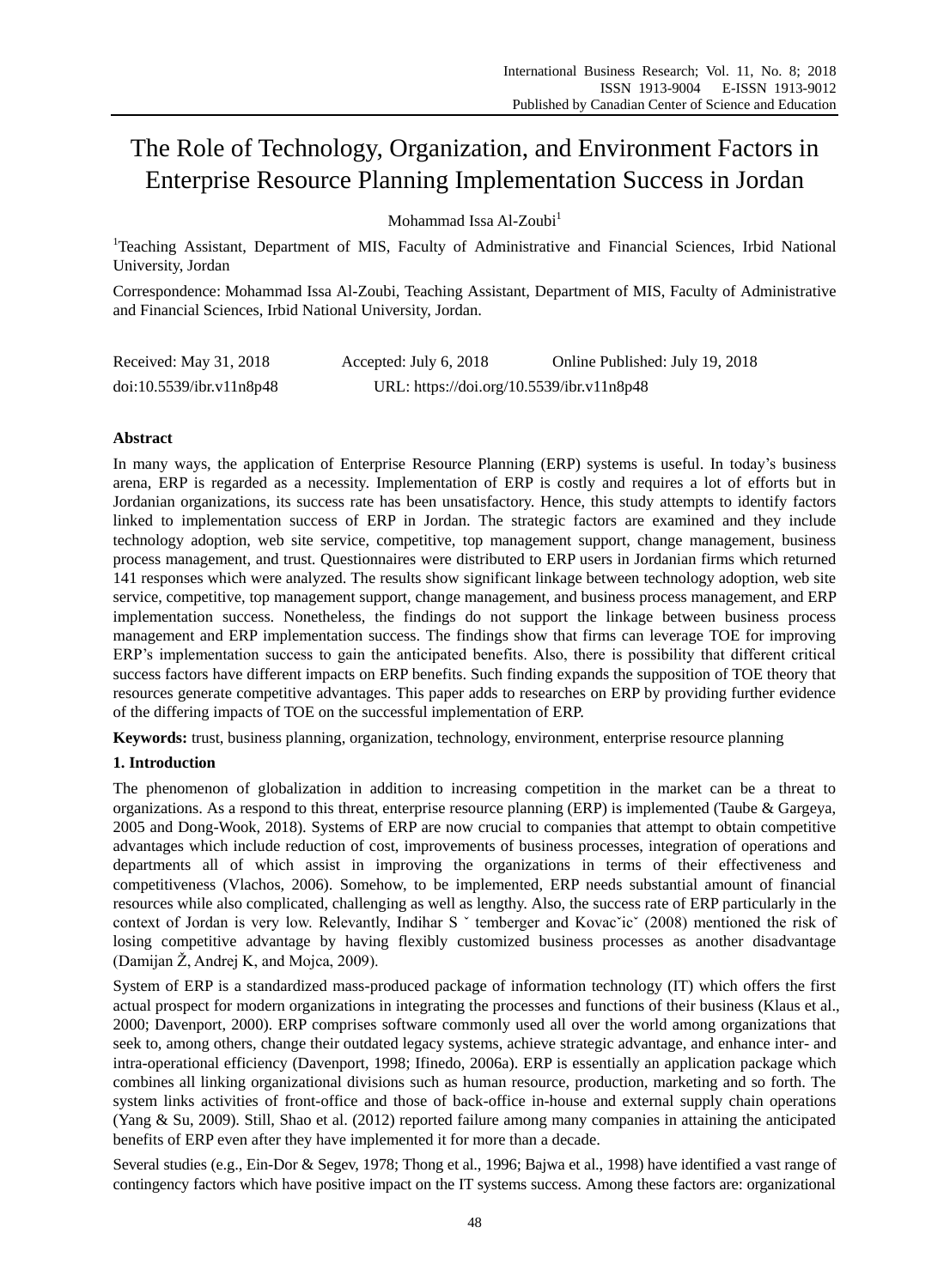culture, size of organization, management of change, structure, business process management, top management support, internal IT support, and external (Competitive/ Trust). The past works have presented data on the impacts of some of the aforementioned contingency factors on the application of IT. Still, there should be caution when making generalization on findings and inferences to all contexts. Among the most extensively cited positive impacts in the success of newly spreading IT systems are top management support and engagement of quality vendors and consultants (Attewell, 1992; Bajwa et al., 1998; Wang & Chen, 2006). Furthermore, researches on the interaction between some of these mentioned factors and the success of ERP are still uncommon.

As indicated by Wilson (2012), the interrelationship between the organization and its connected parts is crucial or otherwise, it would be difficult if not impossible for businesses to establish dynamic interaction with their customers, suppliers or even the environment. Furthermore, Paradice (2009) and Wilson (2012) noted the necessity to have a comprehensive outlook pertaining to the interrelationships that are present between organizations, technology and the environment when addressing the effectiveness of ERP. As such, the effect of external trust of customers and the competitiveness of ERP which could guarantee the successful implementation of ERP for attaining the anticipated ERP benefits are investigated in this study.

Accordingly, TOE theory will be used in this study. Many studies have in fact employed this theory, particularly for the examination of the pre-implementation and implementation of some applications of IS, including ERP, as exemplified in the works by Bradford and Florin (2003), Zhu and Kraemer (2005), Al-Zoubi (2013), and that of Zhu et al. (2010). In addition, the applicability of contingency factors such as the technological, organizational, and external setting for the implementation of ERP and also benefit achievement have been expressed by several authors including Kouki et al. (2007), Kouki et al. (2010) as well as Schniederjans and Yadav (2013). The integration of TOE framework conjectured that various factors relating to organization will impact the implementation success of ERP.

The TOE framework is thus a fitting theoretical support as it recognizes the conceivable antecedents, and this could impart influence on the success of post-implementation. In this regard, based on the past works, it appears that all the ERP CSFs in the stage of post-implementation under the factors of external environment have been classed into three factors as follows: ERP external pressure, ERP external consultant support, and external trust. Albeit this classification, their relationships with post-implementation success are yet to be investigated empirically( Soltan , Jusoh , and Bagheri , 2015).

A number of antecedent factors have been found to be drivers to innovation as a whole, specifically the uptake of ERP. These antecedent factors include technological factors, organizational factors, and external/environmental factors (Nejib, 2013; Soltan et al., 2015; Al-Zoubi, 2013; Schniederjans & Yadav, 2013; Shaul & Tauber, 2013). The literature covering these variables is vast but some scholars (e.g., Zhu et al., 2010; Shaul & Tauber, 2013; Soltan et al., 2015; Ononiwu, 2013; Nejib, 2013; Schniederjans & Yadav, 2013) reported the lack in empirical works and comprehension toward the ERP antecedents. These authors also reported an inconsistency of results across diverse environments of business which may be attributed to the differences of size, countries, and type of industry. Jarrar et al. (2000) and Soltan et al. (2015) for instance, documented that the acceptance of new innovation among small business organizations is dictated by internally essential factors such as management of business processes and support from top management. Somehow, as stressed in the work of Soltan et al. (2015), the process of deciding on new technology adoption appears to be more influenced by exogenous reasons as opposed to business related factors.

Notably, in the context of developed countries, several factors are viewed as less crucial including the factor of IT application. However, in the context of developing countries such as Jordan, the same factor is regarded as more important. For instance, Jordan is facing a considerable barrier to ERP seeing that the application of IT necessitates adequate financial resources so that it would be accessible (Al-Zoubi, 2016;Soltan et al. 2015). Hence, within the context of the developing countries, certain factors including technological factors have been stressed while others were not addressed. Among business organizations, this has become a significant barrier to their successful ERP. Also, some factors which are proposed in this study have not been adequately addressed in the literature. These include the factor of business process management which has been reported as a significant impacting factor.

## **2. Literature Review**

ERP systems were first in practice since the beginning of the 90s, and the complicated implementations of these systems have been discussed in countless publications. Accordingly, professionals and academics alike have proposed several solutions to improve the performance of these systems. The literature on ERPs can be broken down into three different approaches.

The first approach focuses on the process of implementation. As reported by Parr and Shanks (2000), there has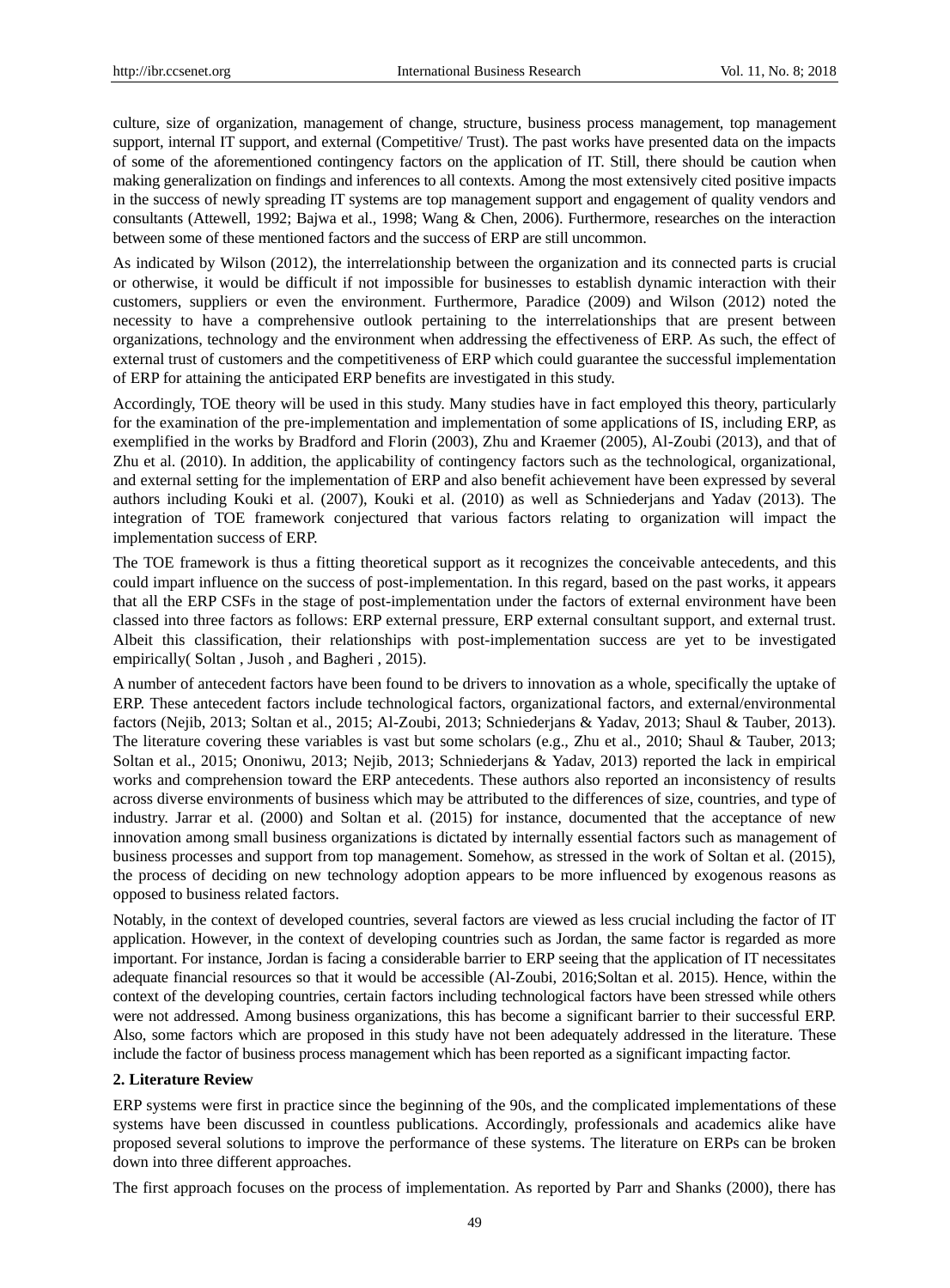been considerable amount of efforts made in identifying and proposing several promising strategies. The proposed processes for attaining success in the first attempt have been ascertained (Donovan, 1999). Furthermore, the primary features of the essential tasks have been recommended (Al-Mudimigh et al., 2001). Some comprehensive works in this issue also have been carried out. For instance Luo and Strong (2004) analysed the boundary that is present between optimization and adaptation. Meanwhile, in the work by Esteves and Pastor (2002a), tools for evaluation of project were proposed.

Furthermore, some of the feasible avenues for best practices were explored by finding out the common points between successful companies and unsuccessful their counterparts (Mabert et al., 2003). Somehow, it appears that the use of ERP systems among organizations is increasingly more expansive. In Western Europe, more than 50% of the software licenses and maintenance revenues are related to accounts of ERP software and this rate is double the rate of the whole market of application software. The past few years have seen the implementation of ERP systems among countless of organizations, and as reported by Jacobson et al. (2007), through year 2011, the market for ERP remained expanding at a compounded annual growth rate of 11%. Yen et al. (2002) predicted ERP to remain one of the biggest, swiftest expanding, and the biggest leaders in the application software industry in the following decade.

The second approach revolves around the analysis of the created organizational problems. The implementation of ERP causes the overturning of the organization's whole structure. From the pecking order of user involvement, Amoako-Gyampah (2004) highlighted the difference in viewpoints where some may contradict with others, and these have to be appropriately managed. An organization that is dispersed physically (mono- or multi-site) is compelled to make certain choices (Markus et al., 2000) because as mentioned by Davison (2002), issues related to culture may arise. Project management, particularly in terms of its specific procedure has been reevaluated in Agile management (Alleman, 2002) and Goal directed project management research (Metaxiotis et al., 2005). In addition, the size of company will expectedly raise some questions. This is because as indicated by Muscatello et al. (2003), enterprise of small or medium-size will not deal with implementation in the manner that multinational companies would.

The third approach relates to risk management. This is factored by the fact that ERP implementations have high uncertainty level. Several studies have examined the risks that are linked to these projects (Bernard et al., 2002; Huang et al., 2004). In these studies, the techniques of identification used are different based on the study itself. As reported by Zafiropoulos et al. (2005), managers are also provided with tools for identifying the risks most applicable to their projects.

## *2.1 Technology Factors*

In the context of container shipping, the use of IT in the transportation of messages and in attaining smoother transport service are common, and this is caused by the institutional pressure of ERP (Lun et al., 2008; Makris et al., 2008; Wong et al., 2009). Accordingly, some researchers including Mokhtarian (2004) documented the crucial implication of the aforesaid development in e-shipping context. E-commerce and e-collaboration for instance, have the capacity to offer far more flexible and all-inclusive interaction and communication to companies that implemented ERP, with less financial cost incurred.

In addition, in terms of the application of radio frequency identification, the utilization of an innovative active system of FRID assists in the security improvement in commercial transportation system (Rizzo et al., 2011). Here, web databases are commonly employed to review records of previous transport and performance. This enables the arrangement and forecast of future flow of container for ERP. Within the context of companies involving in liner shipping, their website's service attributes have been broken down by AL-Zoubi and AL-Zawaideh (2017) and Lu et al. (2005) into four categories namely: response of customer, tracing, schedules of vessel, and electronic document services

Internet connection makes available a number of services including services of support, online transaction, and market information. The Internet also provides information on performance and equipment. Using the platforms of website, companies of container shipping provide to clients, particularly shippers and consignees rates of freight and time of transit (Al-Zoubi, 2014). Through these platforms, shippers and consignees could obtain the necessitated information regarding the consignments. Hence, using the website of carrier, schedules of sailing could be obtained by clients, and they can also track containers while also able to access online auctions (Lu et al., 2007).

As indicated by AL-Zoubi and AL-Zawaideh (2017), the design factor of website plays a major role in the attainment of e-Satisfaction level. 67% of change in the usage behaviors e-government to the website design factor. In particular, Perceived ease of use has positive impact on adoption if user only visits the website for obtaining information. However, if user visits the website for transaction purposes, then, this construct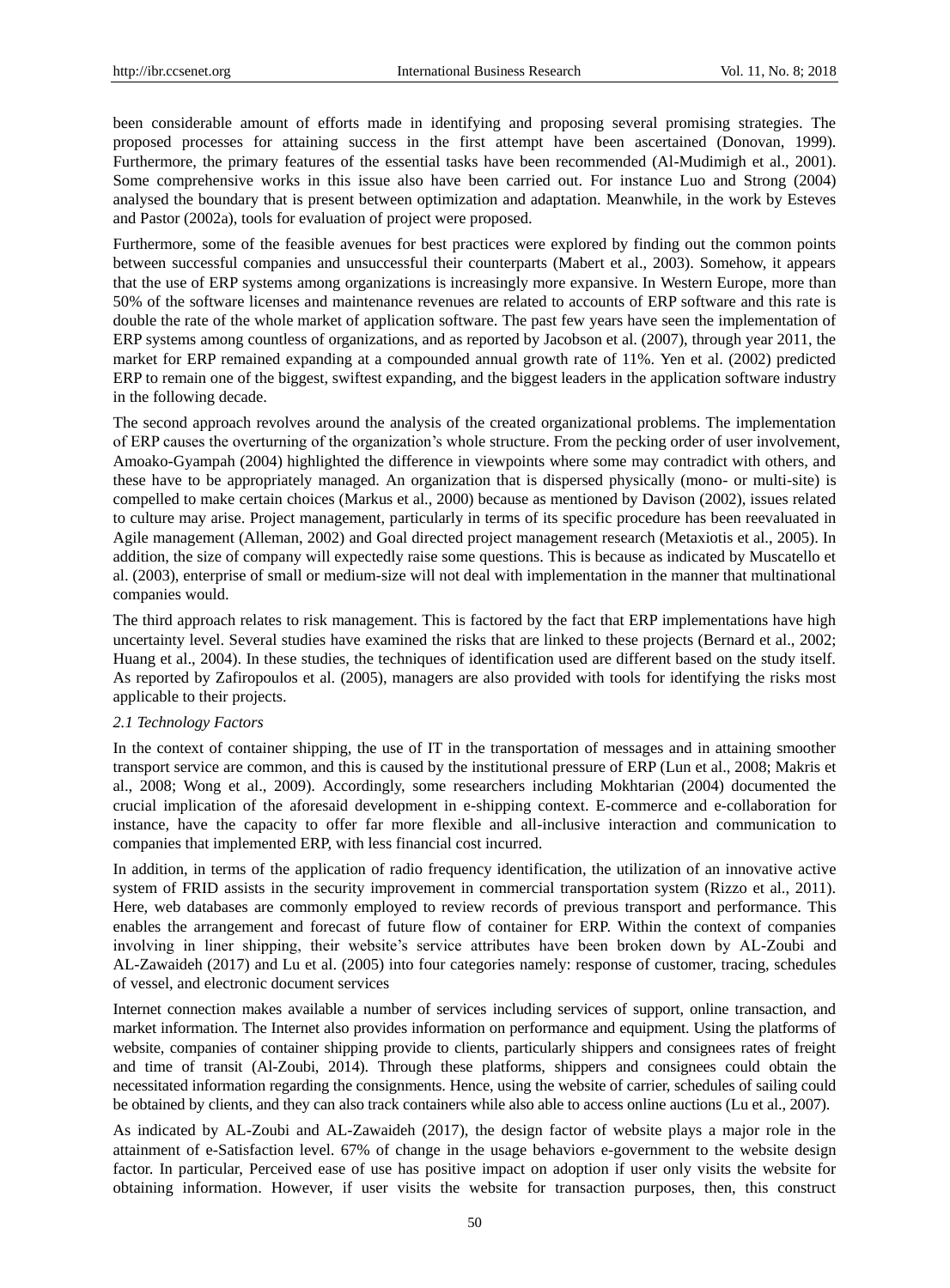(perceived ease of use) might not impact the adoption rate within national e-Government portal of Jordan. AL-Zoubi and AL-Zawaideh (2017) indicated that satisfaction of Jordanians will increase from engaging in online governmental transactions.

## *2.2 Organization Factors*

The implementation of ERP considerably affects the culture and structure of organization (Bosilj-Vuks $\text{`ic' } \&$ Spremic, 2004; AL-Zoubi and Al-haija, 2018), and as indicated by Umble and Umble (2002), the success of implementation needs change in individuals, processes, departments, and in organization as well. Accordingly, change management has been reported by many studies as among the strongest factors which impact the success of ERP implementation, as can be referred in Table I. Change management involves management of human resource in addition to social changes that top management needs in introducing new processes and structures for equipping the organizational members in accepting changes and also in reducing their hesitancy in changing.

Change requires effective communication, and effective communication is necessary for all levels of business process, even when employees have no direct relation with BPM (Harmon, 2007). BPR also involves the transmission of power to companies of lower levels. Such transmission leads to adequate organizational culture and climate which causes employees to feel more accountable and important. In addition, BPR leads to changes of structure reflecting new tasks and responsibilities. Hence, La Rock (2003) reported the necessity to have a formal and clear delineation of every task and responsibility that is driven by the new process. Here, employees clearly are able to accomplish each new task. This also means that they are flexible enough to adapt to new changes in the organization, and demonstrate the willingness to learn.

Somehow, Hammer and Champy (2003) reported the common underestimation about teaching employees in organizations. In human resources, change management comprises activities including employee training particularly those impacted by change in business process, development of the needed new skills to cater to the new processes, and the development of systems of management for cultivating the values needed. Accordingly, Gargeya and Brady (2005) warned about the possible jeopardy to the anticipated success of the project when these vital factors within the project are not established. Subsequently, employees become less adversely impacted by the competitive business environment as the culture embraced by the organization has made them resilient. Somehow, Bashein and Markus (1994) and Umble and Umble (2002) stressed that everyone at every level must be educated.

As reported by many studies (e.g., Al-Mashari et al., 2003; Umble et al., 2003; Zhang et al., 2005, AL-Zoubi and Al-haija, 2018), top management support is an integral factor of ERP implementation success. Ngai et al. (2008) indicated top management support as crucial in the success of ERP implementation. This is because in general, ERP systems are large-scale and need a large amount of resources. Further, top management support should be given to the whole process of ERP implementation, not just at certain stages (Al-Mashari et al., 2003). In the implementation of ERP, top management support has two primary roles namely in the provision of the resources needed and in the provision of leadership (Zhang et al., 2005). In the implementation of ERP, Umble et al. (2003) and Dezdar and Ainin, (2011) reported that top management is responsible to communicate the company strategy to all members, create an understanding pertaining to the limits and abilities of the organization, show commitment, and formulate the rational objectives for the implementation of ERP

An initiative for transforming the process of business should come from the top, that is, from top management. This highlights the great importance of the transition of process ownership. Relevantly, Caron et al. (1994) indicated the importance of employees working with new processes in 'owning' these processes in order to assure success. Somehow, as mentioned by Hammer and Champy (2003), the majority of companies have inadequate owners of process, or, they appear to be defined to an insignificant extent, and this phenomenon is a resultant of the manner in which the traditional organization operates, which is not process oriented.

The processes of business are dispersed among the organizational confines. Hence, before reengineering, it is important to first identify the core business processes. As mentioned by Hammer and Champy (2003), organizations need to establish a process map with detailed business processes. This facilitates the understanding as well as sharing of the workflow in companies. A process relates to one or more tasks which change a set of inputs into a set of outputs specified. Process performance that is efficient and effective can be attained through the complete comprehension of its structure and the process flow. However, Kovacˇicˇ and Bosilj-Vuksˇic´ (2005) proposed that it is practical to identify just those activities as processes, which directly or indirectly lead to the generation of end products as added value.

Equally, Zairi and Sinclair (1995) reported that companies in practice outline their core and sub-processes prior to BPR. In their work, the authors found that the majority of the companies (71%) have documented their core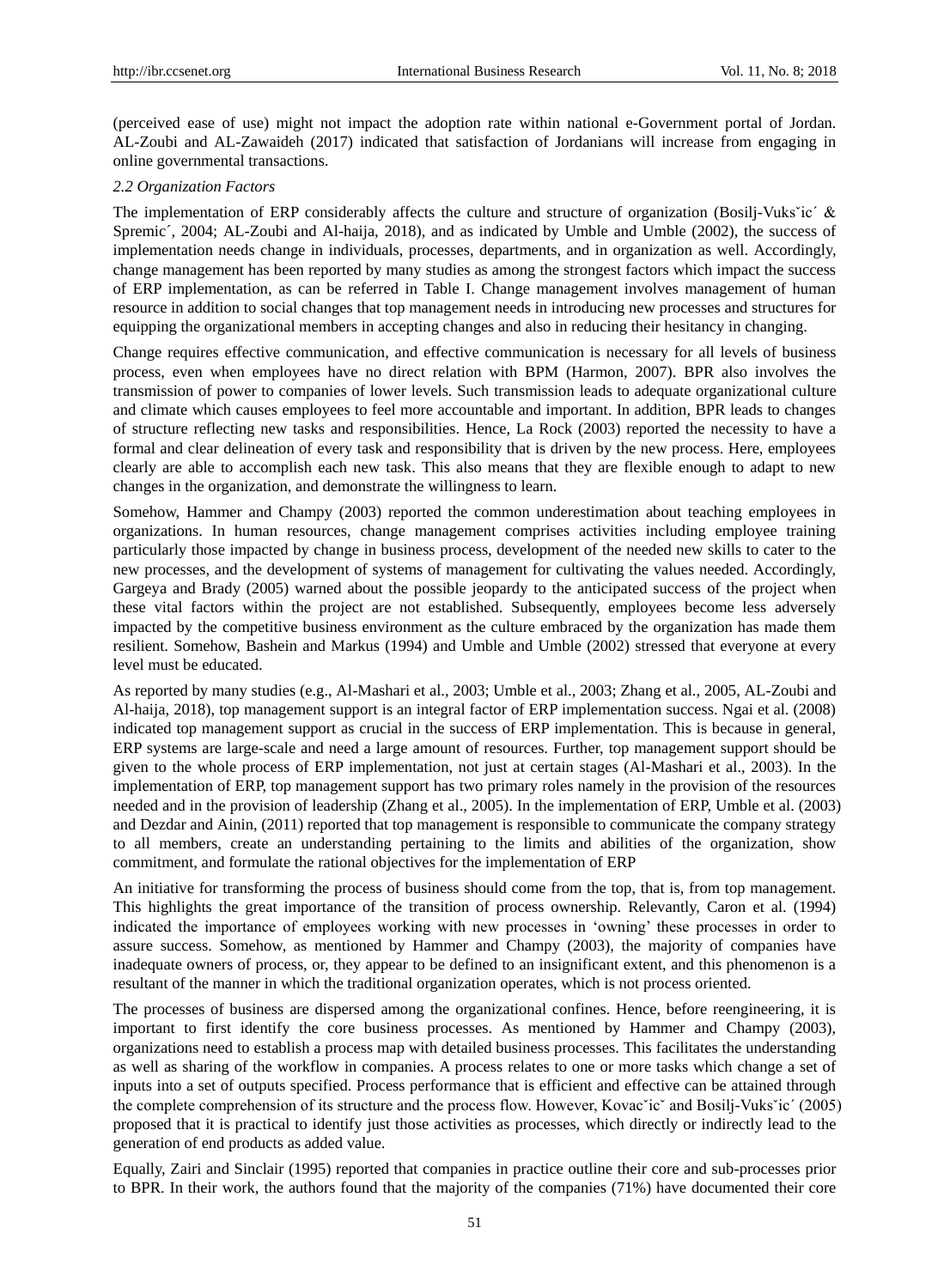processes. On the other hand, 21% of the companies had planned to do the same. Such findings demonstrate the awareness of companies of the significance of delineating and documenting a process. Hence, the percentage of documented sub-processes was 45% which is much lower, while 37% of companies reported their intention to document.

BPR failure can be factored by business processes that are inappropriately defined (Grover et al., 1995). In fact, processes that are defined too broad or too narrow can cause BPR project to fail (Hall et al., 1993). As expressed in the work of Lok et al. (2005), reengineering overhauls the old information system. However, BPR has been known to include the old systems. Nonetheless, consistent developments have compelled companies to discard their old and adopt new environment with new hardware and software. Such change decreases the costs associated with software maintenance, while also allowing new features. As such, BPR can be jeopardized when documentation is missing or unfinished.

Considering that the goal is to adopt new processes rather than improving the old one, it will not be necessary to analyze and document the present processes that comprehensively. Still, Hammer and Champy (2003) stated that the processes should be defined only to a degree where they are fairly understood, and this becomes a basis for a delineation of totally new processes.

## *2.3 Environment Factors*

Environmental aspects are just as important as other aspects (organizational aspects and technological aspects). The aspects of environment are associated with the domain where a company executes its business, and this includes the industry the company operates in, the company's competitors, and transactions of the company with the government (Pan & Jang, 2008). In this study, external pressures and trust are regarded as two dimensions containing numerous CSFs for the success of ERP implementation. External pressures are competitive, regulatory pressures for the adoption of certain information technology. In this regard, competitive pressure and regulatory policy have been suggested to impact the adoption of ERP (Oliveira & Martins, 2011).

The significance of competitive pressure for innovation adoption, in addition to regulatory environment have been documented by several past works (e.g., Zhu & Kraemer, 2005; Zhu et al., 2003, 2004; Premkumar & Ramamurthy, 1995; Iacovou et al., 1995). Furthermore, by way of strategic aspects of ERP systems, competitive pressure and regulatory environment appear to significantly affect the competitiveness of a company as opposed to other technical aspects (Yen & Sheu, 2004). As frequently reported, the decision of an organization to invest in ERP technology is factored by the scrutiny of the competencies of IT that other organizations have and also by whether or not these organization have invested in ERP technology.

A positive relationship has been reported between external pressures, including competition, in past studies (Bradford & Florin, 2003). However, on the success of ERP implementation, there are still too few studies that look into the relationship between regulatory pressure and implementation. The past works on information technology and ERP were mostly focusing on the system adoption (Pan & Jang, 2008; Yen & Sheu, 2004; Zhu et al., 2004). Still, it is possible that these pressures are also positively related to the success of ERP implementation. Here, the organization is not simply to just adopt an information technology, but to do so effectively and efficiently. This is for reducing pressure from competition and from that caused by regulatory pressure. The effect of external pressure is also supported by resource based view because for mitigating pressures from the outside, firms will try successful internal capacities and a successful implementation of ERP as well. Also, the incentive for first mover advantage and to reduce regulatory problems will eventually provide focus toward successfully overcoming obstacles with ERP implementation (Bradford & Florin, 2003).

The factor that has not been addressed by the past works on ERP implementation success is the importance of trust. As previously mentioned, both user security and system security are crucial facets in success of ERP implementation (Goel et al., 2011). Trust between user, vendor, consultant and system is integral for the security of user and system. This study thus proposes the construct of trust to be among the key CSFs. The past works have highlighted the importance of relationships among people in an organization during the implementation of ERP (Amoako-Gyampah & Salam, 2004). Further, the theories used such as social capital theory discusses the importance of trust in both an individual and organizational level for achieving competitive advantage. Somehow, studies that examined the notion of trust within the community of ERP and the trust of organization towards the system are still too few.

Many have provided the definition of trust, and this construct has been defined in the context of organization as well as individual. For instance, personality psychologists perceive the notion of trust as characteristic of a person (Rotter, 1971). Meanwhile, among economists and sociologists, the manner in which institutions are established for reducing uncertainty and increasing trust in certain business transactions was demonstrated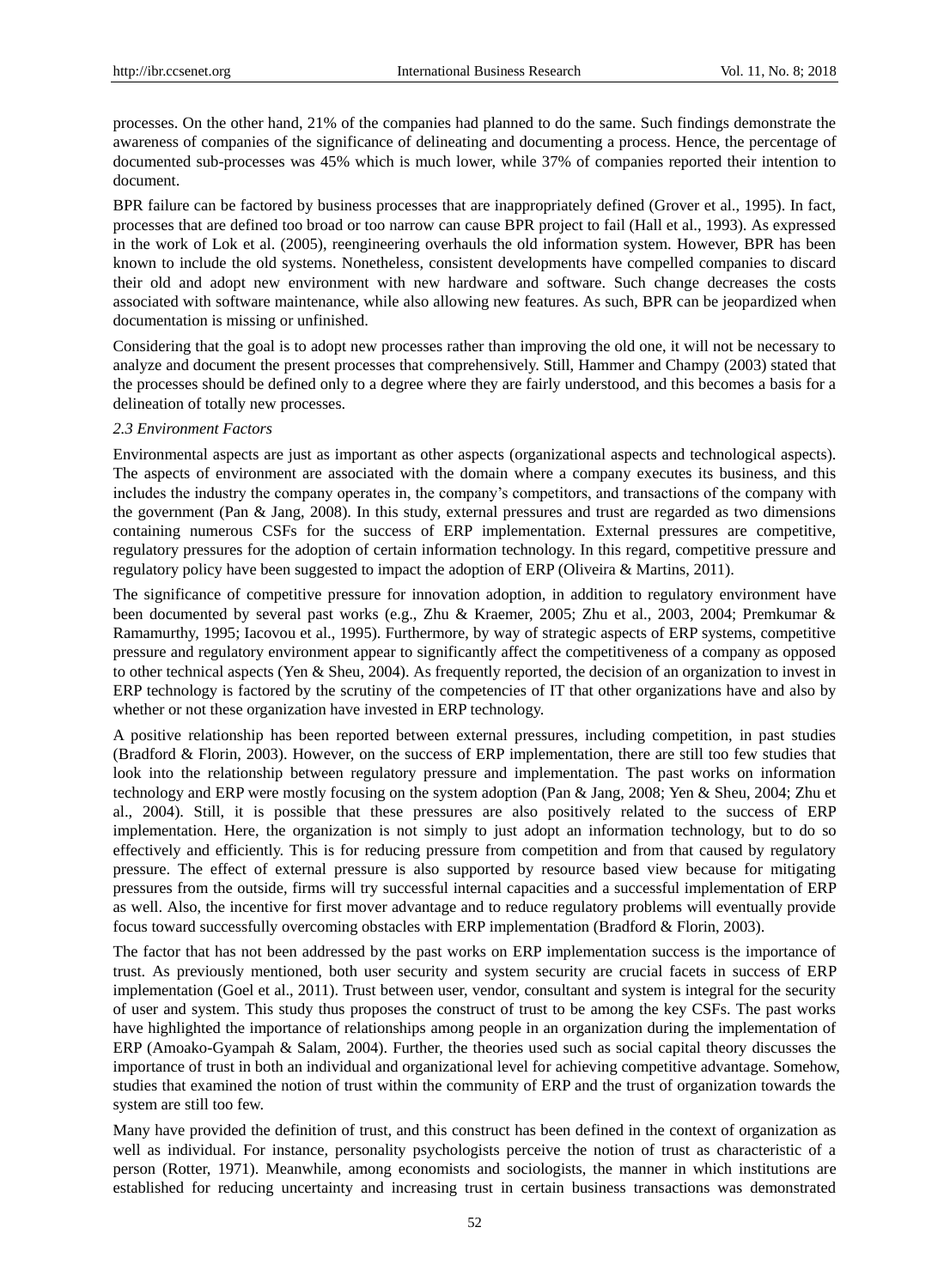(Bhattacharya et al., 1998; Zucker, 1986; Goffman, 1971).

Numerous types of trust have been investigated in studies. These trust types include: contractual trust, competence based trust, and goodwill based trust. Contractual trust relates to the confidence of trustor the trustee will or will not adhere to the agreements, while competence based trust is linked to the confidence of trustor that the trustee has the ability and readiness to do what they say they will do, whereas goodwill based trust is about the confidence of the trustor on whether or not the trustee will consider him (trustor) when making decisions (Chun Ha et al., 2011; Ireland & Webb, 2007).

Trust of organization towards ERP system is essential during implementation and for the future. Organization that has no comprehension towards the system may not gain trust. In the work of Rotter (1954), trust is defined as external locus of control. Trust has also been linked to the theory of attribution proposed by Heider (1958). The theory posits that if something seems to be going wrong with the system, people might attribute the problem to the system itself, as opposed to attributing it to their own doing. This inhibits trust.

Also, a system with low level of trust is not likely to be implemented by organization anymore. This restricts the opportunity for the system to be successful. Somehow, the impact of system trust pertaining to the successful implementation of ERP has been insufficiently explored by the past works. A trust link that fails to provide information in a timely manner could harm the implementation of project or system, such as those of ERP which mainly focus on the collection and maintenance of communications inside and outside an organization.

# *2.4 TOE Theory*

In TOE theory, technological factor takes into account the significance of technological insight in internal and external viewpoints, and it is also valuable in the promotion of organizational output (Tornatzky et al., 1990). In these technologies, the information system (IS) comprises various phases, from the basic capacities to organizational compatibility. These technical features will facilitate the foundation for achieving benefits for the organization. Technological factors have been reported as a potent predictor in both ERP pre-implementation or post-implementation (Chwelos et al., 2001; Zhu & Kraemer, 2005).

Organizational factors comprise the existing resources to support and sustain the system acceptance and success. The managerial structure and the size of the organization, sensitive attributes of the organization which include the preparedness of the organization to support the arrangement, and an environment appropriate for system use (ERP system use) are also among the reported factors (Tornatzky et al., 1990; Chau & Tam, 1997). Conducive environment should be provided by the organization to assure effective implementation of the system. Activities of organizational are thus essential for ERP in order to promote businesses.

The environmental factors include the outside environment of the organizations which could impact the system's post-implementation by the central organization. Considering that the implementation of ERP in the organization is a complicated function, the process of operation of ERP needs in-depth information that the organization may not have, that is, knowledge. It should also be noted that organizations are affected by the industries that relate with them, the competitors, and the organization's ability in obtaining the resources others supply.

| <b>Key</b>  | <b>Construct</b>                                  | <b>Theory</b>                                                           | <b>Supporting Literature</b>                                                                                                                                                                                                                                                             |
|-------------|---------------------------------------------------|-------------------------------------------------------------------------|------------------------------------------------------------------------------------------------------------------------------------------------------------------------------------------------------------------------------------------------------------------------------------------|
| EET         | <b>ERP</b> External Trust                         | Social<br>capital<br>theory,<br>TOE<br>attribution<br>theory,<br>theory | Soltan<br>$(2004)$ ;<br>$(2015)$ ;<br>Gefen<br>al.<br>et<br>Amoako-Gyampah and Salam (2004); White<br>(2008); Abdullah (2009); Supramaniam and<br>Kuppusamy $(2011)$ ; Upadhyay et al. $(2011)$ ;<br>Basu and Lederer (2011); Schniederians and<br>Yadav (2013), Thi et al., 2014.       |
| EEP         | <b>ERP</b> External<br>Pressure                   | Institutional<br>theory,<br>resource based view, TOE<br>theory          | Soltan et al. $(2015)$ ; Pan and Jang $(2008)$ ; Zhu<br>and Kraemer $(2005)$ ; Zhu $(2004)$ ; Zhu et al.<br>(2004); Zhu et al. (2003); (Kouki et al., 2007;<br>Kouki et al., 2010); Nejib (2013); Schniederjans<br>and Yadav $(2013)$ ; Shaul and Tauber $(2013)$ ;<br>$Al-Zoubi. 2016.$ |
| <b>EECS</b> | <b>ERP</b> External<br><b>Consultants Support</b> | Institutional theory, TOE<br>theory                                     | Soltan et al. (2015); Somers and Nelson (2004);<br>Kouki et al., (2007; Kouki et al., 2010); White<br>(2008); Kronbichler et al. (2009); Zhu et al.<br>(2010); Shaul and Tauber (2013); Ononiwu<br>(2013); Nejib (2013); Schniederjans and Yadav<br>(2013)                               |

Table 1. Constructs, supporting theory and literature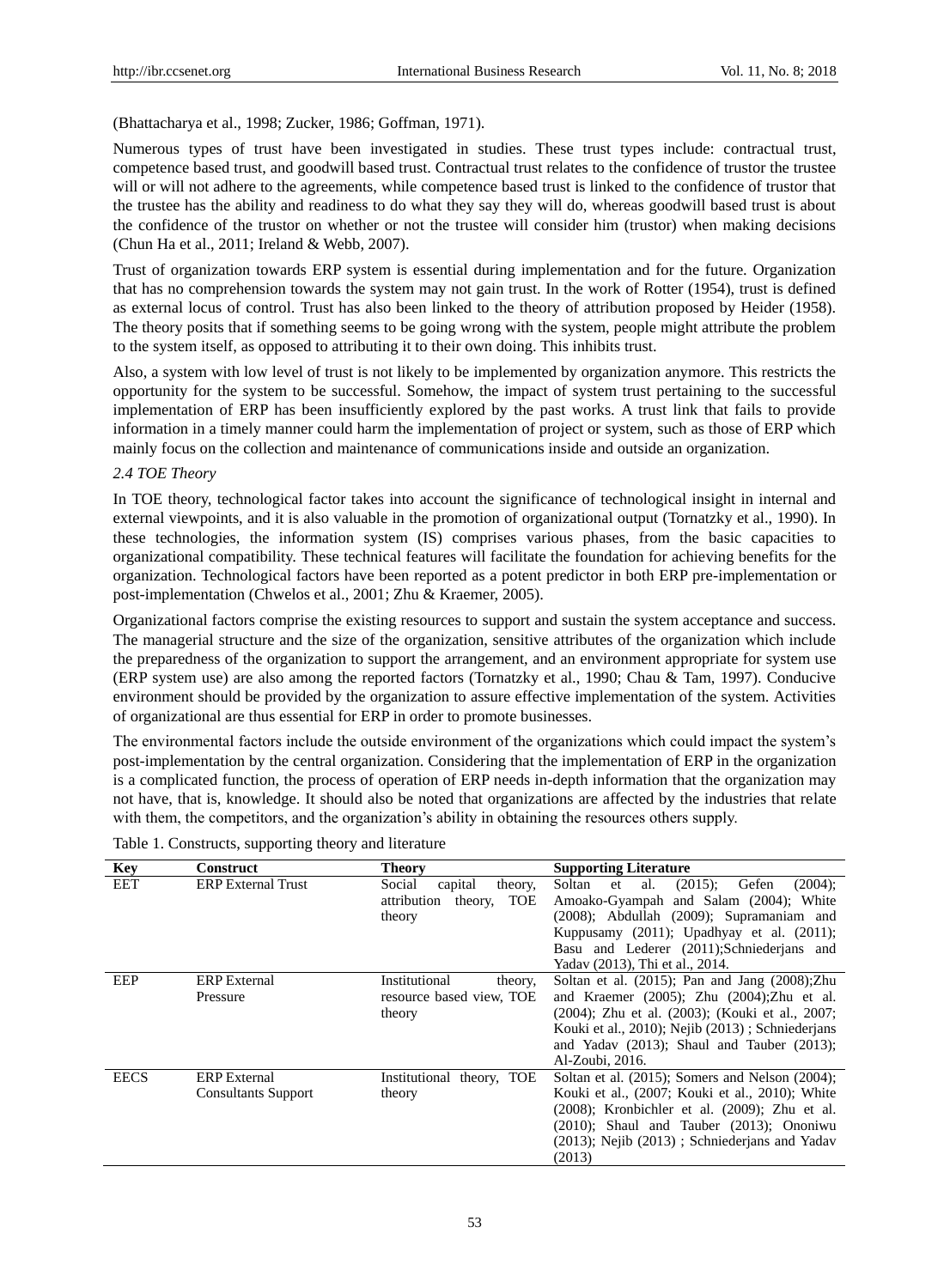## **3. Research Framework and Hypotheses Development**

Taking into account this study's purpose, and in accordance with ERP CSFs' classification by some works Dezdar and Ainin (2011); Soltan et al,.(2015); Damijan et al., (2009); Princely(2008) and Schniederjans and Yadav (2013), this study presents a research framework as shown in Fig. 1. Accordingly, the hypotheses below were developed:

# **What are the factors that drive the enterprise resource planning implementation success among businesses in Jordan?**

- H1: Technology factors are positively related with ERP implementation success.
- H2: Organization factors are positively related with ERP implementation success.
- H3: Environment factors are positively related with ERP implementation success.



Figure 1. ERP implementation success model

# *3.1 Population of Study*

Managers in Jordanian firms have been chosen as this study's target population. These firms comprise companies registered in the Chamber of Industry and Trade in Jordan. Managers in the sectors of service, industry, banking, and insurance comprise the study unit.

# **4. Data Collection and Data Analysis**

A total of 290 firms were involved in the survey. A total of 141 responses were received in this study (48.6% rate of response), and the data obtained were analysed using Statistical Package for Social Science (SPSS). In particular, this study attempts to determine the causal relationship among the variables as the framework is proposing.

The relationship between three independent variables (technology factors, organization factors, and environment factors) and one dependent variable (enterprise resource planning) was explored in this study. For this purpose, 5-points Likert scale was used in measuring these variables. For this scale, the range of score is from the score of 1 which denotes 'not applied at all' to the score of 5 which denotes 'totally applied.' Reliability and validity analyses were also performed in this study. In addition, this study used the descriptive analysis for providing the description on the characteristic of sample and the respondents to the questionnaires, and also the independent and dependent variables. The hypotheses were tested using multiple regression analysis.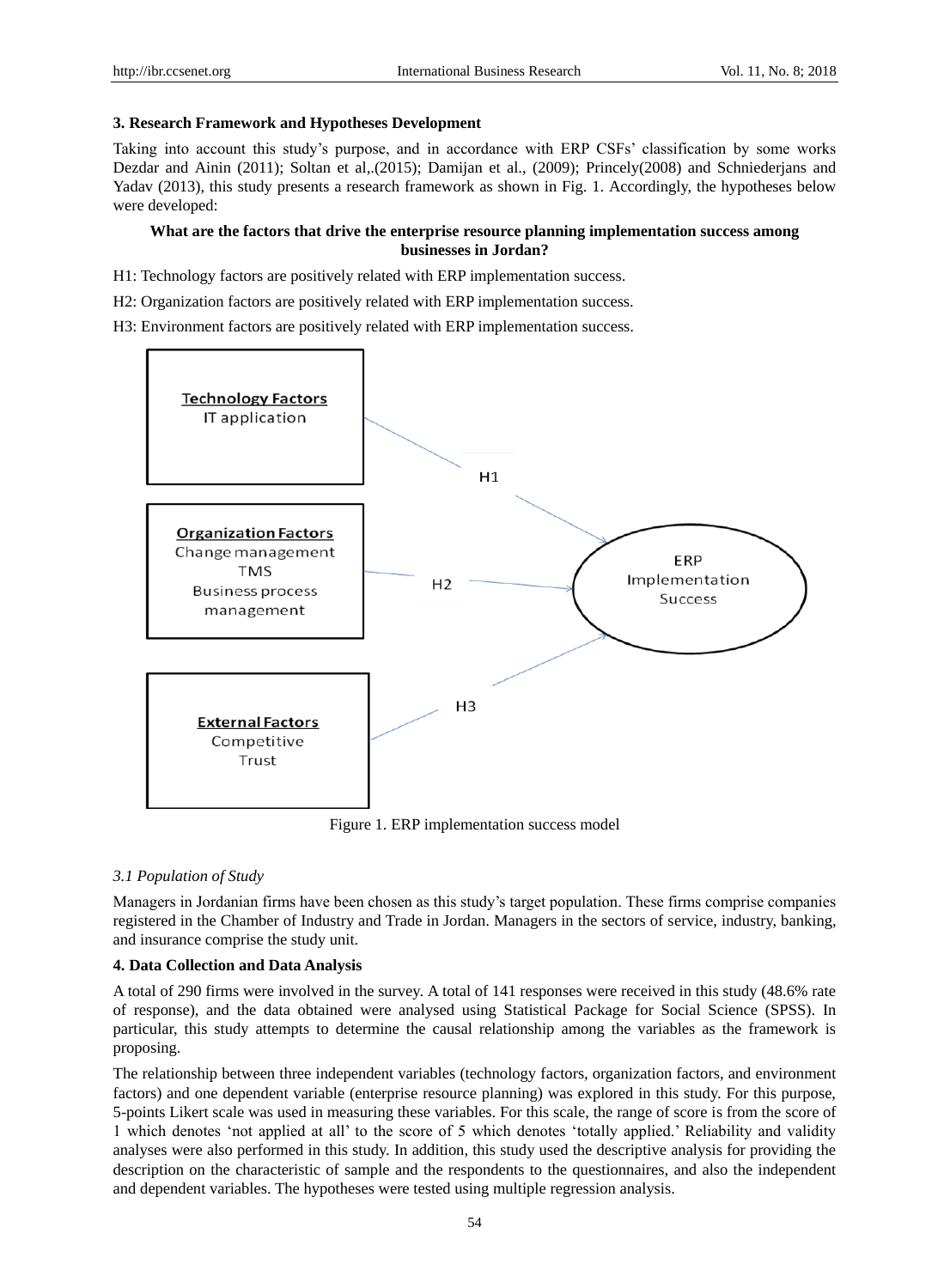## *4.1 Reliability and Validity*

Reliability analysis is associated with the evaluation of consistency level between multiple measurements of a variable. As for the analysis of validity, it concerns the degree to which a set of measures or a scale exactly symbolizes the construct (Hair et al., 1998). Validity has been explained by Blumberg et al. (2005) as the degree to which an instrument measures is anticipated to measure or what the researcher intends to measure. Cronbach's alpha coefficient was used to measure the instrument's reliability. As suggested by Bagozzi and Yi (1988), for all indicators or dimensional scales, the values of should be greater than the recommended value of 0.60. The Cronbach's alpha results for the independent and dependent variables are shown in Table (2).

Table 2. Cronbach alpha for the TOE and ERP

| <b>Variables</b>    | Number of items | <b>Cronbach Alpha</b> |
|---------------------|-----------------|-----------------------|
| Web site service    |                 | 0.874                 |
| Technology adoption |                 | 0.877                 |
| Change management   |                 | 0.856                 |
| <b>TMS</b>          |                 | 0.911                 |
| <b>BPM</b>          |                 | 0.798                 |
| Competitive         |                 | 0.759                 |
| Trust               |                 | 0.854                 |
| ERP                 |                 | 0.893                 |

For all the variables tested, the coefficients of Cronbach's alpha were greater than 0.60. This demonstrates the reliability of the composite measure. Also, items that this study has chosen to measure the independent and dependent variables have already been validated and applied in past studies. Hence, the validity of the items is enhanced in this study. Furthermore, the faculty of business from six universities in Jordan reviewed the questionnaire items.

## *4.2 Respondents Demographic Profile*

Table (3) presents the demographic profile of the study participants. As can be observed, the largest portion of respondents was male and employed as consulting engineers. Majority held bachelor degrees, and nearly half (47.5%) had more than 15 years of experience.

| Category             | Category              | <b>Frequency</b> | Percentage % |
|----------------------|-----------------------|------------------|--------------|
| <b>Gender</b>        | Males                 | 98               | 56.2         |
|                      | Females               | 43               | 43.8         |
|                      | Total                 | 141              | 100          |
| experience           | Less than 5 years     | 28               | 19.9         |
|                      | 5-less than 10 years  | 38               | 27           |
|                      | 10-less than 15 years | 8                | 5.6          |
|                      | More than 15 years    | 67               | 47.5         |
|                      | Total                 | 141              | 100          |
| <b>Job position</b>  | Consultant            | 54               | 38.3         |
|                      | Administration        | 23               | 16.3         |
|                      | Consulting            | 64               | 45.4         |
|                      | Total                 | 141              | 100          |
| <b>Qualification</b> | Diploma               | $\overline{2}$   | 1.4          |
|                      | <b>Bachelor</b>       | 120              | 85.1         |
|                      | Graduate studies      | 19               | 13.5         |
|                      | Total                 | 141              | 100          |

Table 3. Description of the respondents demographic profiles

*4.3 Descriptive Analysis*

Table (4) shows the results of analysis. As can be seen, in the context of Jordan, organization factors are used to a substantial degree with the mean score of 3.75, denoting the importance of organization factors. Additionally, high level of presentation demonstrates the presence of positive attitude pertaining to the top management support processes. Somehow, this study found that the factors of technology, environment, and resource planning of enterprise to be moderate. This implies the current presence of TOE activities among Jordanian firms. These firms appear to concentrate on enterprise resource planning in preserving their competitive advantages. The items shown in Table (5) comprise the mean scores for the factors of technology, organization, environment, in addition to the items associated with enterprise resource planning items.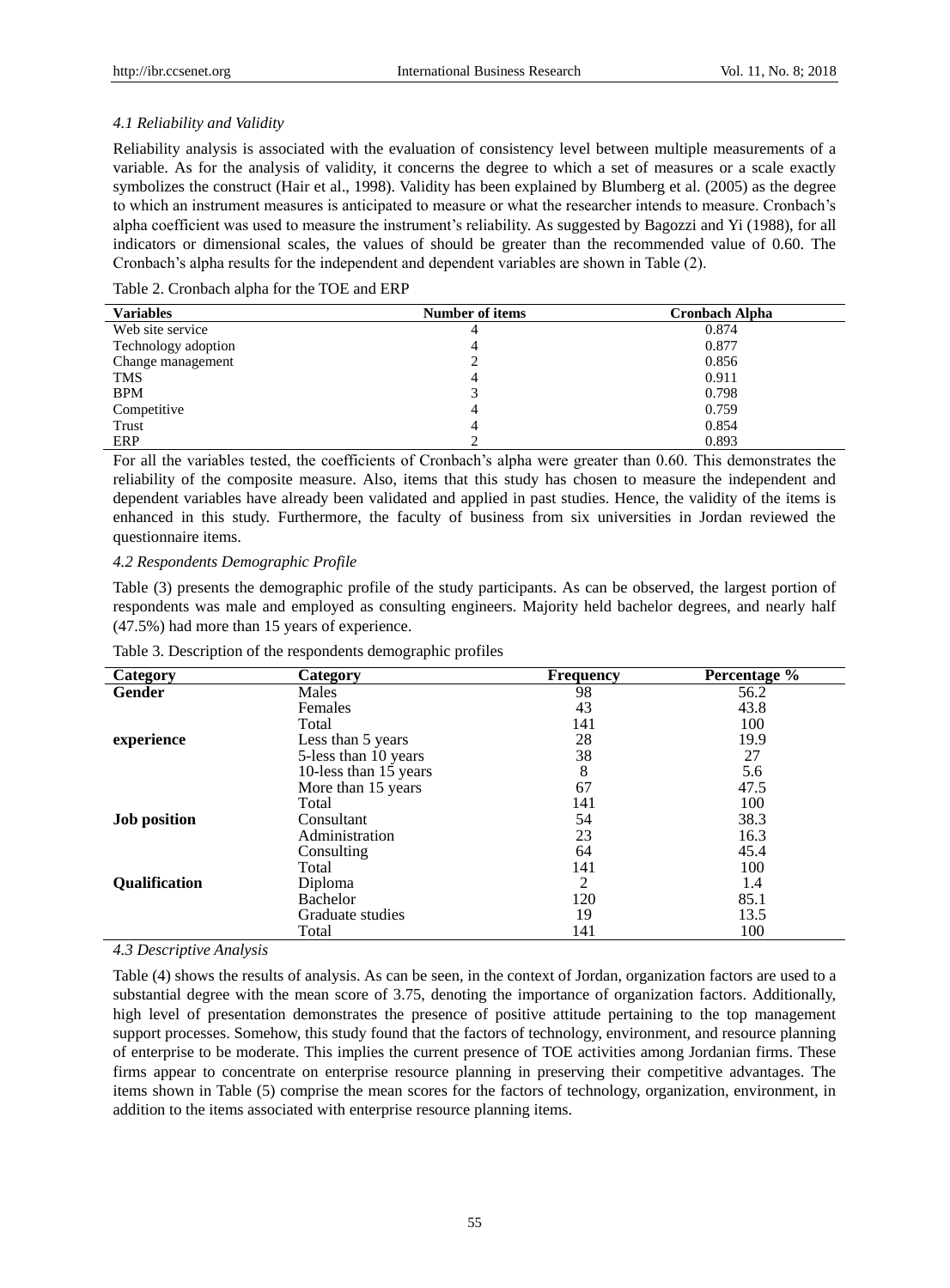| Table 4. Overall mean and standard deviation of the study's variables |  |  |
|-----------------------------------------------------------------------|--|--|
|-----------------------------------------------------------------------|--|--|

| <b>Type of Variable</b>             | <b>Variables</b>       | Mean | <b>Standard Deviation</b> | Level    | Order        |
|-------------------------------------|------------------------|------|---------------------------|----------|--------------|
| Independent                         | TF                     | 3.3  | 0.75                      | Moderate |              |
| <b>Variables</b>                    | Web<br>site<br>service | 3.4  | 0.7                       | Moderate | 1            |
|                                     | Technology<br>adoption | 3.1  | 0.8                       | Moderate | 2            |
|                                     | $\Omega$ F             | 3.75 | 0.76                      | High     |              |
|                                     | CM                     | 3.79 | 0.76                      | High     | 3            |
|                                     | <b>TMS</b>             | 3.91 | 0.85                      | High     |              |
|                                     | <b>BPM</b>             | 3.85 | 0.83                      | High     | 2            |
|                                     | $E$ $F$                | 3.4  | 0.6                       | Moderate |              |
|                                     | Competitive            | 3.10 | 0.71                      | Moderate | 2            |
|                                     | Trust                  | 3.3  | 0.68                      | Moderate | $\mathbf{I}$ |
| <b>Dependent</b><br><b>Variable</b> | ERP                    | 3.57 | 0.82                      | Moderate |              |

Table 5. Mean and standard deviation of the study's variables

| <b>Web Site Service</b>                                                                  | Mean         | SD           | Level                | Order                   |
|------------------------------------------------------------------------------------------|--------------|--------------|----------------------|-------------------------|
| My firm actively instructs customers about how to use                                    | 3.15         | 1.16         | Moderate             |                         |
| electronic commerce web sites                                                            |              |              |                      |                         |
|                                                                                          | 2.66         | 1.34         | Moderate             | 2                       |
| Customers frequently use my firm's web site to enquire about<br>sailing schedules online |              |              |                      |                         |
| Customers frequently use my firm's web site to book space for                            | 2.10         | 1.36         | Moderate             | $\overline{4}$          |
| containers online                                                                        |              |              |                      |                         |
| My firm's web site system can help integrate our supply chain                            | 2.5          | 1.22         | Moderate             | 3                       |
| partners                                                                                 |              |              |                      |                         |
| <b>Technology Adoption</b>                                                               | Mean         | <b>SD</b>    | Level                | Order                   |
| My firm adopts advanced IT to control container flow                                     | 3.55         | 1.21         | Moderate             | 1                       |
|                                                                                          | 3.43         | 1.11         | Moderate             | 3                       |
| My firm adopts electronic data interchange (EDI) to improve                              |              |              |                      |                         |
| transport operation efficiency                                                           | 3.45         | 0.9          | Moderate             | 2                       |
| My firm adopts a customer relationship management (CRM)                                  |              |              |                      |                         |
| system to collect market information and analyze it                                      | 3.33         | 1.04         | Moderate             | $\overline{4}$          |
| My firm adopts online transactions to reduce operational costs                           |              | <b>SD</b>    |                      | Order                   |
| <b>Change Management (CM)</b>                                                            | Mean<br>3.79 | 1.15         | Level                | 2                       |
| Employees learning ability                                                               |              |              | High                 | $\mathbf{1}$            |
| Employees adaptability on different task                                                 | 3.86         | 1.06         | High                 |                         |
| <b>Top Management Support (TMS)</b>                                                      | Mean         | <b>SD</b>    | Level                | Order                   |
| Top Management Supports The Adoption And Use_Of Our                                      | 4.15         | 0.97         | High                 | 1                       |
| <b>ERP</b> System                                                                        |              |              |                      |                         |
| Different Departments Are Of Equal Importance                                            | 4.01         | 1.02         | High                 | 2<br>$\overline{4}$     |
| Employees Are Happy With The Changes That Top                                            | 3.77         | 1.17         | High                 |                         |
| Management Decides On ERP Issues                                                         |              |              |                      |                         |
| Top Management Freely Share Information In Our<br>Organization                           | 3.96         | 1.04         | High                 | 3                       |
|                                                                                          | Mean         | <b>SD</b>    | Level                | Order                   |
| <b>Business Process Management (BPM)</b>                                                 | 3.44         | 1.21         | Moderate             | 3                       |
| Defined business process owners                                                          | 3.86         | 1.03         |                      | $\sqrt{2}$              |
| Defined business processes                                                               | 3.94         | 0.901        | High                 | $\mathbf{1}$            |
| Documented business processes                                                            | Mean         | <b>SD</b>    | High<br>Level        | Order                   |
| Competitive                                                                              |              |              |                      | 1                       |
| Competitive advantage in the efficient logistics operations                              | 3.55<br>3.33 | 1.41<br>1.21 | Moderate<br>Moderate | 2                       |
| Competitive advantage in the effective ERP                                               | 3.22         | 1.31         |                      |                         |
| Competitive advantage in differentiating our ERP                                         | 2.98         | 1.21         | Moderate<br>Moderate | 3<br>$\overline{4}$     |
| Competitive advantage in the reputation of our excellent ERP<br><b>Trust</b>             | Mean         | SD           |                      |                         |
|                                                                                          | 2.77         | 1.24         | Level<br>Moderate    | Order<br>$\overline{4}$ |
| Trust to systems has a positive effect on ERP                                            | 2.87         | 1.24         |                      | $\mathfrak{Z}$          |
| Trust to vendors has a positive effect on ERP                                            |              |              | Moderate             | 2                       |
| Trust towards ERP system has a positive effect on the                                    | 2.91         | 1.31         | Moderate             |                         |
| intention to use ERP systems.                                                            |              |              |                      | $\mathbf{1}$            |
| Trust towards ERP vendors has a positive effect on the                                   | 2.99         | 1.05         | Moderate             |                         |
| intention to use ERP systems.                                                            |              |              |                      |                         |
| <b>Enterprise Resource Planning (ERP)</b>                                                | Mean<br>3.92 | SD           | Level                | Order                   |
| ERP implementation has a positive influence on business                                  |              | 1.06         | High                 | 1                       |
| performance                                                                              |              |              |                      |                         |
| ERP implementation in line with expected results                                         | 3.89         | 1.58         | High                 | $\mathbf{2}$            |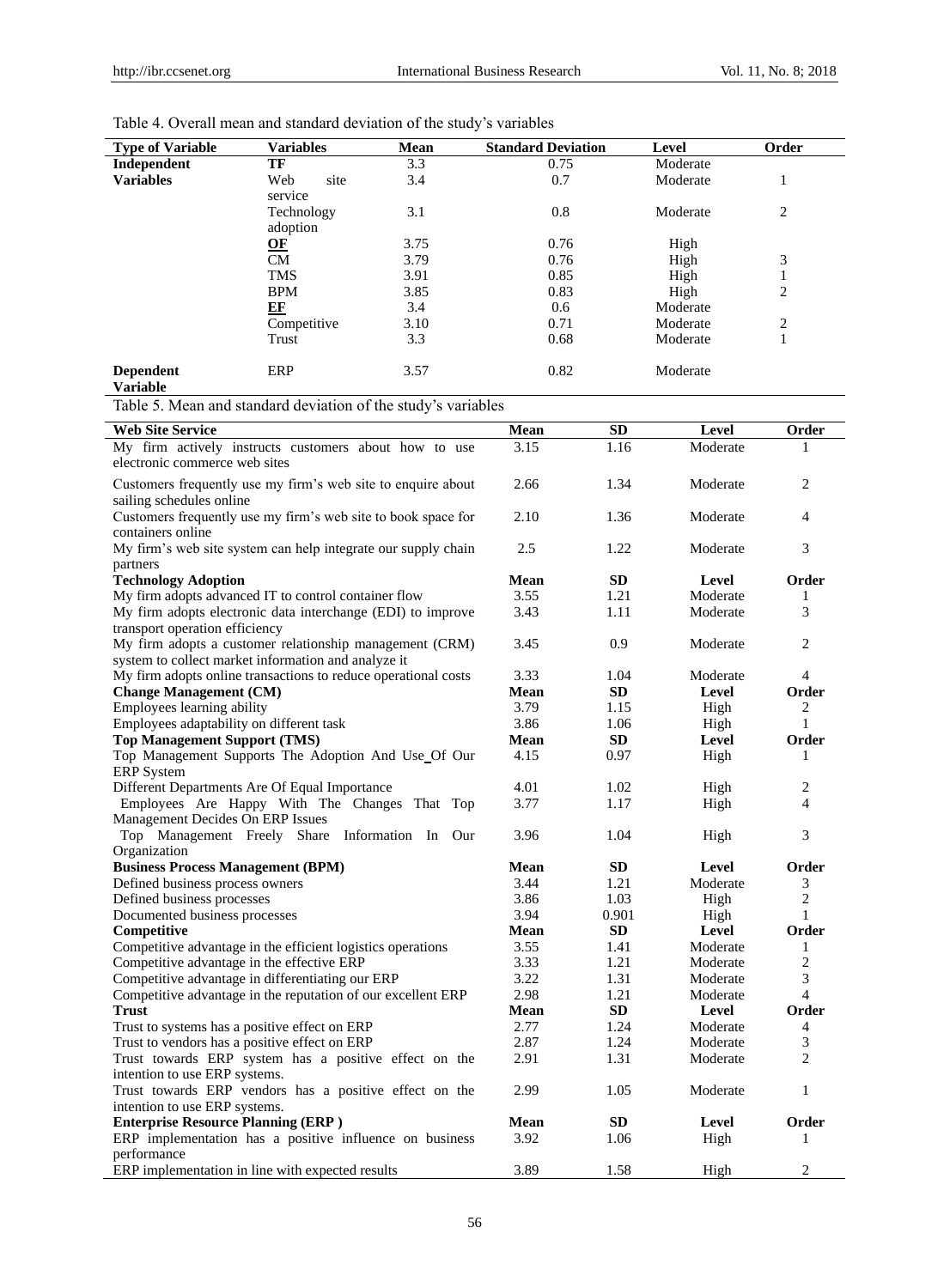## **5. Hypotheses Testing Results**

This study looks into the effect of the factors of technology (web site service and technology adoption), those of organization (change management, top management support, and business process management), and those of environment (competitive and trust) on resource planning of enterprise among firms in Jordan. Hence, the technique of multiple-regression was applied for hypotheses testing. Also, this study has chosen the value of 0.05 the level of significance ( $\alpha$ -level). Further, the probability value (p-value) attained from test of statistical hypotheses is deemed as the decisive rule for the rejection of the null hypotheses (Creswell, 2009).

The obtained p-value of lower than or equal to  $\alpha$ - level means that the null hypothesis is rejected while lending support to the alternative hypothesis. On the other hand, the obtained p-value of higher than the  $\alpha$ -level means failure to reject the null hypothesis while the alternative hypothesis will not be supported. This study also checked the normality of the independent variables and the non-presence of the problem of multi co-linearity (a case of multiple regression in which the independent variables have high correlation themselves). Pallant (2005) proposed that the majority of the values inside the ranges which are satisfactory for normality (i.e.  $-1.0$  to  $+1.0$ ). Hence, this study also examined the skewness and Variance Inflation Factor (VIF). The results are shown in Table (6).

Table 6. Skewness and VIF for the independent variables

| <b>Variables</b>                  | <b>Skewness</b> | VIF  |
|-----------------------------------|-----------------|------|
| Web site service                  | $-0.33$         |      |
| Technology adoption               | $-0.31$         | 1.66 |
| Change management (CM)            | $-0.65$         | 2.46 |
| Top Management Support (TMS)      | $-1.00$         | 2.42 |
| Business Process Management (BPM) | $-0.501$        | 2.95 |
| Competitive                       | $-0.41$         | 1.89 |
| Trust                             | $-0.37$         | 2.45 |

Table 6 evidences that the values of skewness were in the range of normal values  $(-1.0 \text{ to } +1.0)$ . This demonstrates the normality of the independent variables' data. The values of VIF appeared to be lower than the critical value (10). This means that there is no problem of multi co-linearity among the independent variables.

# *5.1 Conceptual Framework*

This study majorly aimed to find out the factors viewed as having linkage to the implementation success of resource planning. This study identified 7 factors from the relevant literature. In addition, a conceptual model was constructed in this study. This model examines the implementations of enterprise resource planning (ERP) at firm level. The framework employed in this study was grounded upon the Technology-Organisation-External (TOE) theoretical framework from Tornatzky and Fleischer (1990). Figure 1 highlights the factors of TOE derived from the factor analysis.

This study attempts to determine the factors that are linked to implementation success of resource planning. Hence, this study has chosen to employ linear regression rather than the regression model ordered.

## *5.2 Hypothesis*

The research question in this study relates to the relationship between the factors of TOE and the implementation success of ERP among businesses in Jordan. For this purpose, this study performed the analyses of linear regression for examining the relationship between the dependent and independent variables. Table (7) highlights the results of hypothesis testing.

Table 7. Result for the study model (a, b, and c)

# **A)**

| <b>Model Summary</b>                                                                            |                     |       |      |        |  |  |  |
|-------------------------------------------------------------------------------------------------|---------------------|-------|------|--------|--|--|--|
| Std. Error of<br><b>Adjusted R</b><br><b>Square</b><br>the Estimate<br>Model<br><b>R</b> Square |                     |       |      |        |  |  |  |
|                                                                                                 | $.791$ <sup>a</sup> | .6421 | .641 | .06170 |  |  |  |
| Predictors: (Constant), Trust, TA, Competitive, TMS, BPM,<br>a.<br>CM. WSS                      |                     |       |      |        |  |  |  |

<sup>57</sup>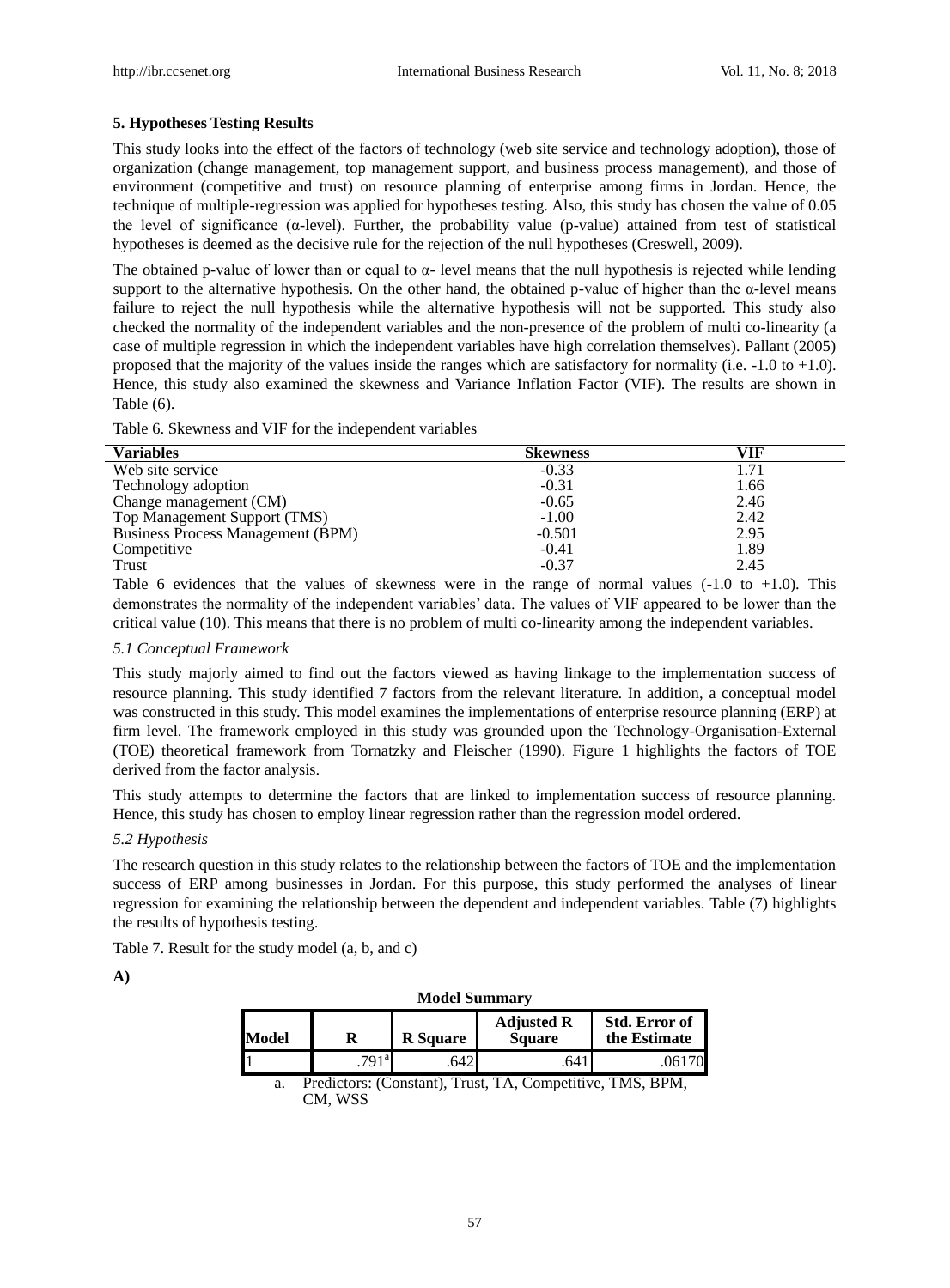**B)**

**ANOVA<sup>b</sup>** Model Sum of Squares df Mean Square F Sig. 1 Regression 53.044 7 7.578 141.191 .000<sup>a</sup> Residual 3.254 387 3008 Total 56.298 394

**Coefficients<sup>a</sup>**

a. Predictors: (Constant), Trust, TA, Competitive, TMS, BPM, CM, WSS

b. Dependent Variable: ERP

**C)**

|       | Coemcients  |                                    |            |                              |           |      |  |  |  |
|-------|-------------|------------------------------------|------------|------------------------------|-----------|------|--|--|--|
|       |             | <b>Unstandardized Coefficients</b> |            | Standardized<br>Coefficients |           |      |  |  |  |
| Model |             | B                                  | Std. Error | <b>B</b> eta                 | t         | Sig. |  |  |  |
|       | (Constant)  | .362                               | .050       |                              | 7.187     | .000 |  |  |  |
|       | <b>WSS</b>  | $-.038-$                           | .016       | .255                         | 2.327     | .020 |  |  |  |
|       | <b>BPM</b>  | .018                               | .013       | .027                         | 1.385     | .167 |  |  |  |
|       | <b>TA</b>   | .198                               | .006       | .430                         | 3.494     | .000 |  |  |  |
|       | <b>CM</b>   | .280                               | .010       | .511                         | 2.975     | .000 |  |  |  |
|       | <b>TMS</b>  | .200                               | .005       | .516                         | 4.729     | .000 |  |  |  |
|       | Competitive | .260                               | .008       | .410                         | 3.264     | .000 |  |  |  |
|       | Trust       | $-0.013-$                          | .006       | $-.027-$                     | $-2.142-$ | .033 |  |  |  |

a. Dependent Variable: ERP

As can be observed in Table (7), a positive correlation appears to exist between TOE and ERP among firms in Jordan  $(r = 0.791)$ . This denotes that both the independent variables and dependent variable change in the exact direction. Furthermore, the R Square value denotes the variation fraction in the variable of ERP which is explainable using 7 processes of TOE. Accordingly, 64.2% of the variability of ERP was explainable using TOE variables. Meanwhile, the data show F-ratio of 141.191 which appears to be significant at  $p < 0.05$  (sig= 0.000). This implies a statistically significant effect of TOE on ERP. The alternative hypothesis is thus accepted.

As can be seen in the findings, with a significance level of (0.000), the obtained t value for service of website was 2.327, 3.494 for technology adoption, 2.975 for change management, 4.729 for top management support, 3.261 for competitive, and -2.142 for trust. For Business Process Management, the t value obtained was 1.385 with a level of not significance of 0.167.

As shown, the construct of trust obtained negative t value. This means that trust leads to the decrease in ERP value. The decrease amount is symbolized by the β coefficients (0.027). This implies that an increase in ERP by one unit is associated with a decrease of 0.027 in trust. Furthermore, the value of β was correspondingly 0.255, 0.430, 0.511, 0.516, 0.027, and 0.410. This demonstrates top management support as the most prominent ERP predictor among the surveyed Jordanian firms, followed by TOE.

This section generally provides the outcomes from the analyses of binary linear regression for identifying the factors seen as having linkage to the implementation success of ERP. Accordingly, the theory of technological diffusion guided the construction of framework for evaluating the implementation success of ERP. This framework employed 7 factors that are linked to ERP implementation success among firms. A total of 6 variables appeared to have linkage with ERP implementation success. From these 6 variables, 2 were technological context variables while another 2 were organizational context variables. The other variable was external context variable.

## **6. Discussion and Conclusions**

The present study attempts to find out the factors linked to ERP implementation success in the context of Jordan. Hence, this section will present the results of the analysis. This study applied linear regression in investigating the relation of technological, organisational and external factors as independent variables with numerous ERP implementation success.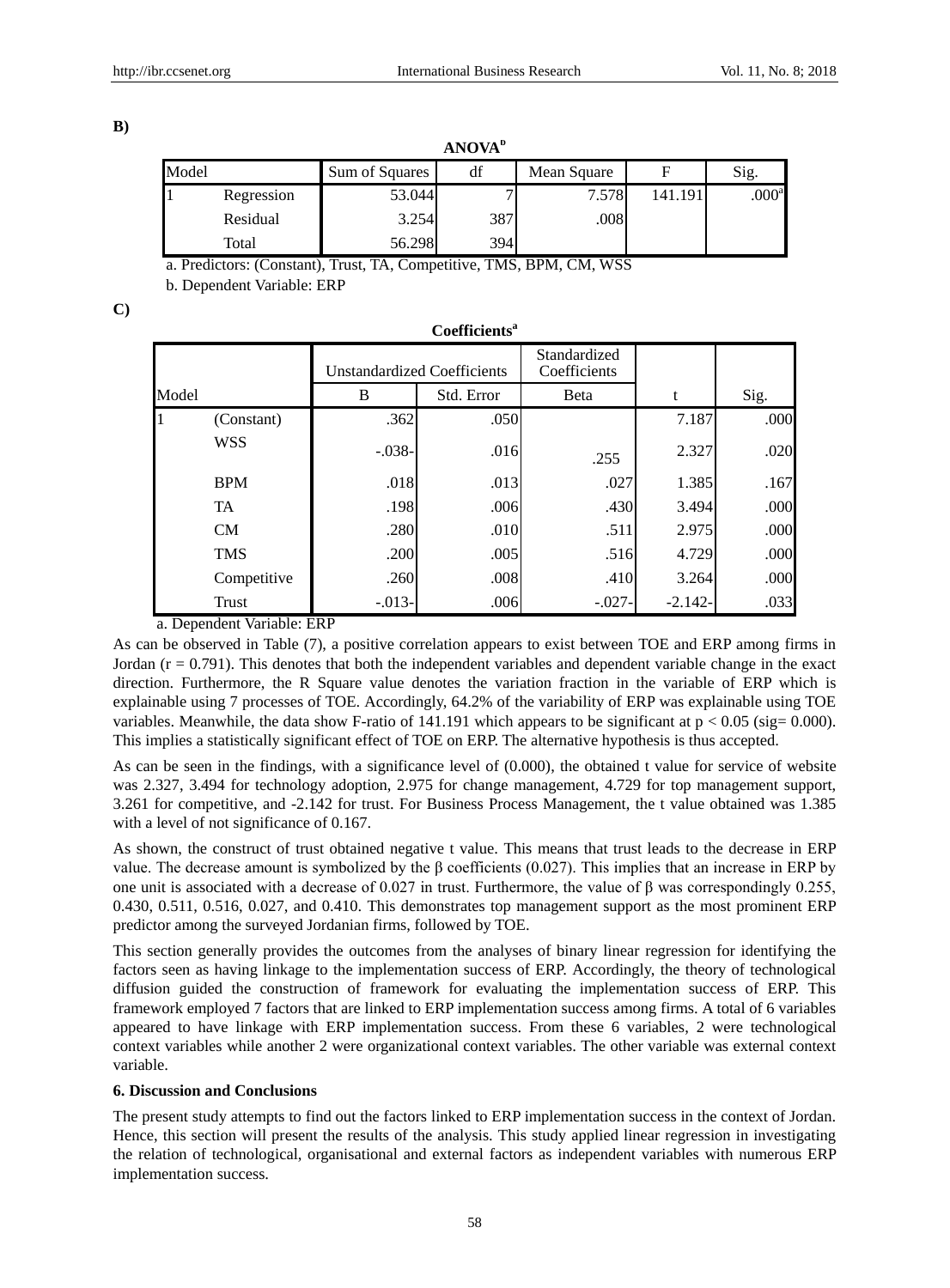This study finds 6 of the 7 factors to have considerable linkage to ERP implementation success. Service of website, technology adoption, top management support, change management, competitive, and trust appear to be significant determinants of ERP successful implementation. Furthermore, among businesses in Jordan, the factors of technology, organisation and outside environment appear to considerably affect ERP implementation success.

Furthermore, greater level of explicitness and technology amassing can assist in the technological knowledge transfer within the organization. These factors can also increase the capacity in the implementation of technologies successfully. Through encouragement or support to their employees in ERP implementation and by providing them with training and education, firms in Jordan are able to increase their capacities in technological implementation. Also, as expected, factors of TOE show their significance. Based on the outcomes, the significant role of TOE in ERP implementation success is affirmed and this finding is in agreement with the past relevant works including Soltan et al. (2015), Pan and Jang (2008), Zhu and Kraemer (2005), Zhu (2004), Zhu et al. (2004), Zhu et al. (2003), Kouki et al. (2007), Kouki et al. (2010), Nejib (2013), Schniederjans and Yadav (2013) and Shaul and Tauber (2013).

Insignificant linkage between IT application (website service, and technology adoption) and ERP implementation success was found in this study. Such finding may be factored by dissimilarities in the respondents' business scales. This study primarily involves container shipping agencies which appear to be firm's managers with successful ERP implementation. These managers were from diverse business sectors in Jordan. Comparatively, the past works were primarily concentrating on large firms (e.g. Po-Hsing al., 2015). In addition, IT investment may have a short-term adverse impact on ERP implementation success. As such, it is necessary to evaluate the effect on ERP improvement of firm from the perspective of a long-term. Also, such insignificant linkage in website service and adoption of technology with ERP corresponds with the experiences of failure in some information services, for instance, customer relationship management systems (see Kouki et al., 2007; Kouki et al., 2010; White, 2008; Thi et al., 2014).

This study provides affirmation on the effect of all presented organization factors, the effect of top management support, change management and BPM, on ERP implementation success. In the past works, the mentioned factors are among the most important TOE and positively affect ERP implementation success. Hence, they hold significance in the projects of ERP systems implementation. The results that this study has obtained are also in support to the significance of top management's perception. This implies that if BPM is considered to be a foundation for business change, and this generates a solid and desirable impact on a successful implementation of ERP.

There are practical implications of the outcomes obtained by this study. First, it would be invaluable for companies to regard BPM as a foundation for a business change and increase its usage. Such increase in usage brings a solid as well as desirable impact on a successful ERP implementation. All success factors that this study has scrutinized should be considered. Hence, organizations should have understanding of them and take them into account. Such awareness will generate desirable impact on a successful ERP implementation. Furthermore, organizations should refrain from dismissing their ERP implementation project too early, owing to the fact that the anticipated outcomes could take time before they materialize. In fact, ERP projects can still be fruitful even if they do not fulfil what the organization requires. Hence, organizations should properly define what constitutes project success by going beyond the requirement of time, budget, and specification (Zhang et al., 2005; Damijan, 2009). Also, ERP can still lead to greater business effectiveness even if its implementation is not as efficient. It is common for organization to want to make deduction that projects are good when it shows results. Hence, organizations would increase activity and investment in such projects (Lok et al., 2005; Damijan, 2009).

Also, the factor of trust to businesses shows considerable linkage to the success of ERP implementation. Similarly, some authors found this factor to play a major role in the initiation of countless ERP implementation success (e.g. Dara., 2013; Dong-Wook, 2018).

Competition is among the key facilitators of ERP implementation. In the past works, this construct was reported as a noteworthy variable that initiates ERP implementation (e.g., Dara, 2013; Dong-Wook, 2018).

A new approach to TOE theory has been proposed in this study. In particular, this study highlights the crucial roles played by several new environmental antecedents of ERP implementation success. New environmental factors are thus presented in this work namely the factors of competitive and trust. Such addition enriches the body of knowledge concerning the role of the factors of environment in the effective implementation and preservation of ERP in implementation success. In general, there are a number of contributions that this study brings to the community of ERP highlighted next.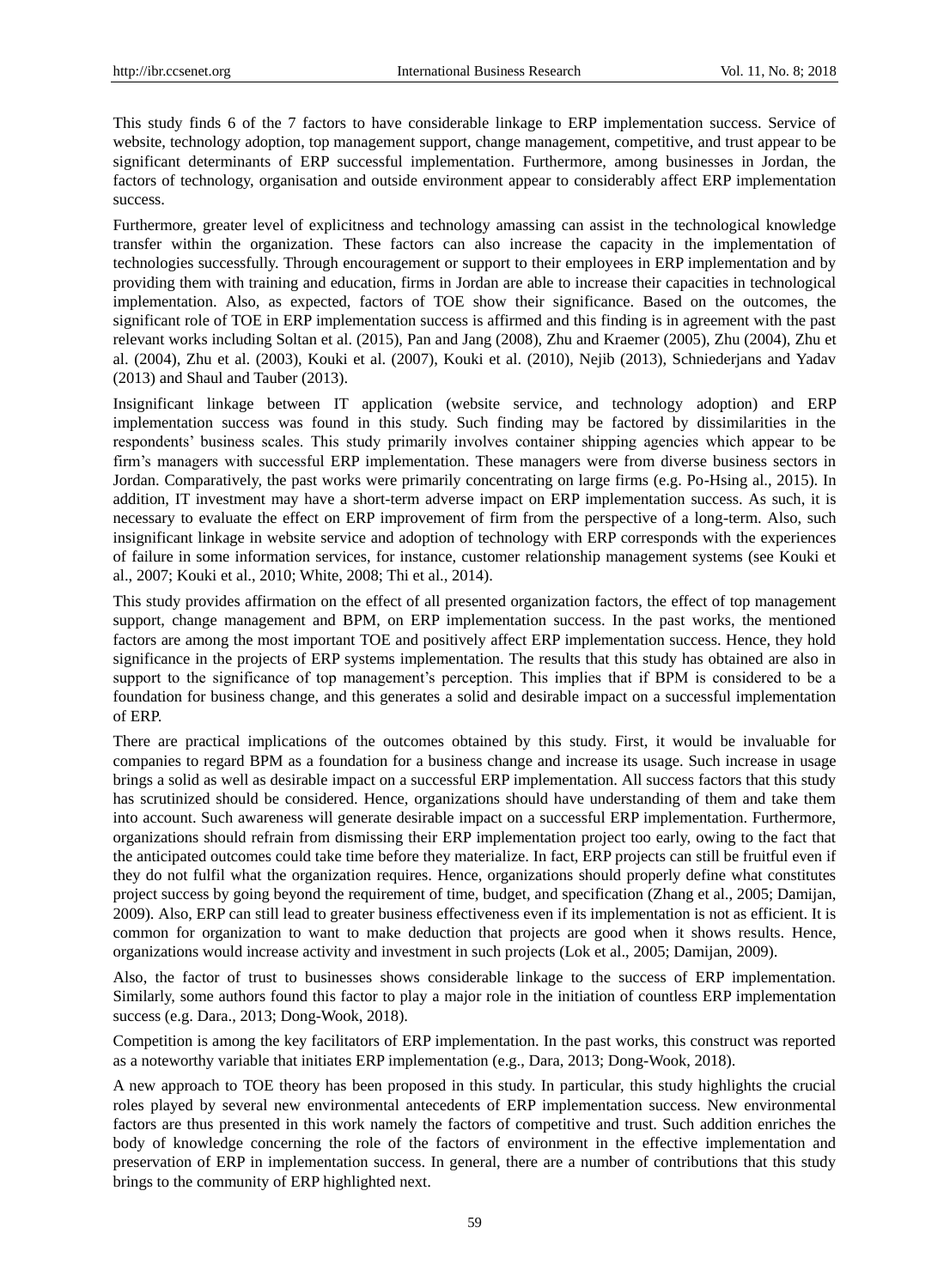Firstly, this study adds to the researches in the domain of ERP by looking into the impact of ERP outside factors' critical factors on the implementation benefits of ERP. Secondly, this study adds to the theory of TOE by hypothetically demonstrating the great prominence of ERP consultant support, ERP external pressure, and competitive and trust over environmental critical resources to enhancing the benefits of ERP. This study's findings also show the ability of firms in leveraging CSFs for the improvement of success of ERP in implementation success to attain the anticipated benefits. Moreover, this study is able to show that different critical success factors may impact different impacts on ERP benefits. This notion is an expansion of the general supposition of TOE theory that resources generate competitive advantages. Next, further evidence is presented by this study, concerning the different impacts of CSFs on the implementation success of ERP.

## **7. Limitations and Future Directions**

Several limitations were faced while performing this study and the first one relates to the issue of time and effort. As mentioned, this study was conducted on 290 ASE listed Jordanian firms (ASE, 2010. However, the researchers could not distribute the questionnaire to the whole population and gather more responses. In particular, this study employed email as an attempt to ease the response attainment. Unfortunately, this method appeared to be ineffective because the majority of the firms preferred to receive hard copies by way of drop and collect method. Another limitation to this study was poor cooperation given by some firms because of the issues relating to privacy even though the items of the questionnaire were constructed in a way that did impact the privacy of the firm. Hence, some firms declined the questionnaire right away. On the other hand, some firms agreed to participate, but they allowed only a specified amount of copies to be distributed to certain employees.

However, the researchers took steps to resolve these limitations. Firstly, a sample representing the entire population was chosen. In addition, to increase trust of respondents and assure privacy, visits and quick interviews were carried out for the purpose of explaining the aim of the questionnaire and the study. In addition, the questionnaires were personally handed to the respondents and the completed questionnaires were personally collected from them. The researchers also made the effort to acquire the overall background of consulting firms involved in this study.

## **References**

- Alleman, G. B. (2002). "*Agile project management methods for ERP: how to apply agile processes to complex cots projects and live to tell about it".* Extreme Programming and Agile Methods – XP/Agile Universe, Springer-Verlag, Chicago, IL, pp. 70-88. https://doi.org/10.1007/3-540-45672-4\_8
- Al-Mashari, M. (2003). "A process change-oriented model for ERP application*". International Journal of Human-computer Interaction, 16*(1), 39-55. https://doi.org/10.1207/S15327590IJHC1601\_4
- AL-MUDIMIGH, A., ZAIRI, M., & AL-MASHARI, M. (2001). ERP Software Implementation: An Integrative Framework*. European Journal of Information Systems, 10*, 216-226. https://doi.org/10.1057/palgrave.ejis.3000406
- Al-Zoubi, M. (2013). Predicting E- Business Adoption Through Integrating the Constructs of the Rogers's Diffusion of Innovation Theory Combined with Technology-Organization-Environment Model. *International Journal of Advanced Computer Research, 3*, 13.
- Al-Zoubi, M. (2016). A Study on the Usage of Arabic Commerce Websites Services among Uae Citizens. *Account and Financial Management Journal, 1,* 401-407. https://doi.org/10.18535/afmj/v1i6.04
- Al-Zoubi, M. (2016). Customer Relationship Marketing: Its Impact On Customer Loyalty. *International Journal of Engineering Researches and Management Studies, 3*(9), 59-69.
- Al-Zoubi, M. (2016). Factors That Influence Mobile Learning Acceptance in Higher Education Institutions in Dubai. *Account and Financial Management Journal, 1*, 392-400. https://doi.org/10.18535/afmj/v1i6.03
- AL-Zoubi, M., & Al-haija, A. (2018). Organization Factors For ERP Projects In A Developing Country: A Case Study Jordan. *International Business Research, 11*(8). https://doi.org/10.5539/ibr.v11n8p1
- AL-Zoubi, M., & AL-Zawaideh, F. (2017). Web- Based For Successful E-Government Adoption: The Jordan National E-Government Portal*. International Review of Management and Business Research, 6*(1), 320.
- Amoako-Gyampah, K., & Salam, A. F. (2004). "An extension of the technology acceptance model in an ERP implementation environment". *Information and Management, 41*(6), 731-745. https://doi.org/10.1016/j.im.2003.08.010
- Attewell, P. (1992). "Technology diffusion and organizational learning: the case of business computing".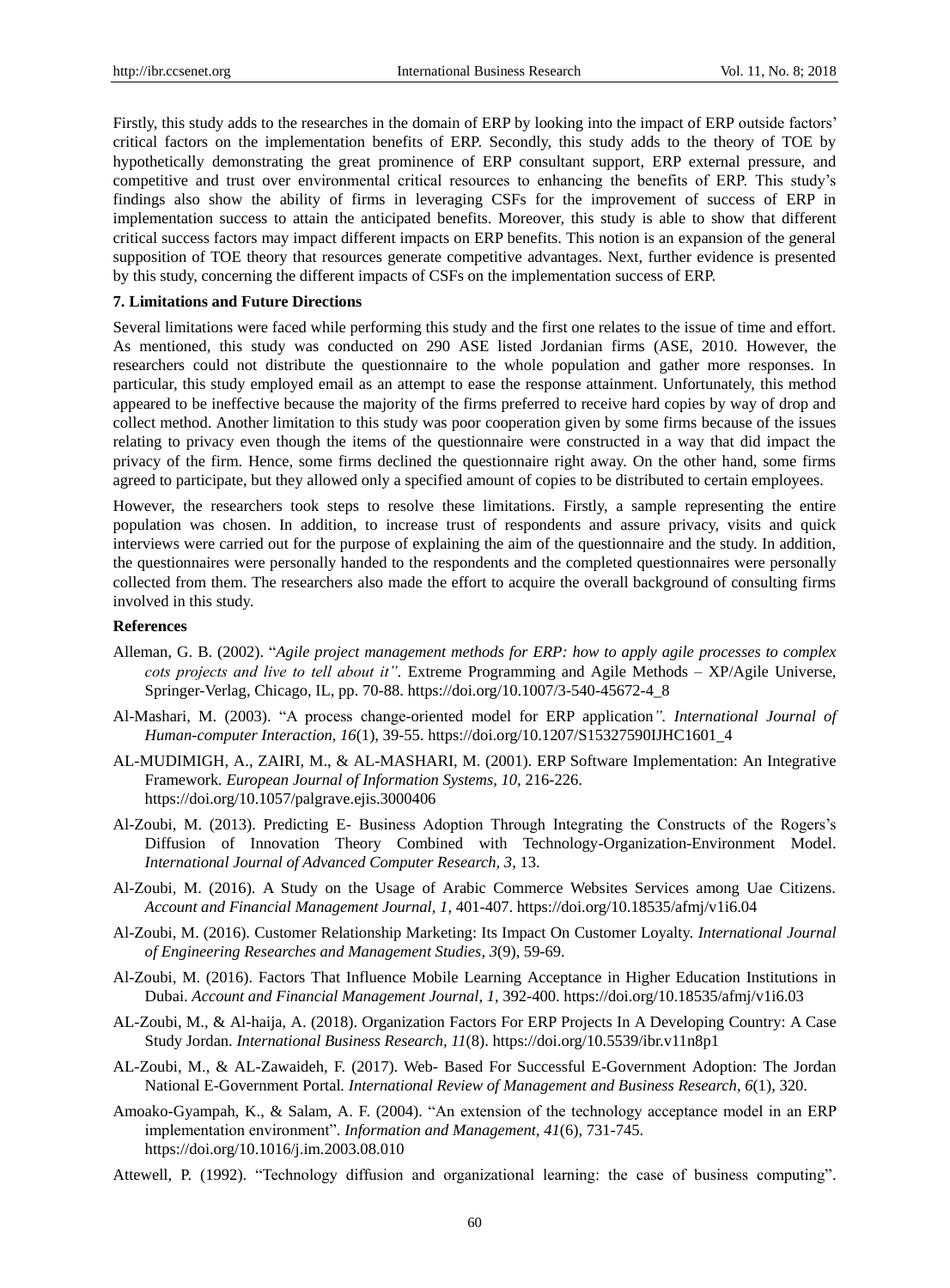*Organization Science, 3*(1), 1-19. https://doi.org/10.1287/orsc.3.1.1

- Bagozzi, R., & Yi, Y. (1988). On the evaluation of structural evaluation models*. Journal of the Academy of Marketing Science, 16*(1), 74-94. https://doi.org/10.1007/BF02723327
- Bajwa, D., Rai, A., & Brennan, I. (1998). "Key antecedents of executive information system success: a path analytic approach". *Decision Support Systems, 22*(1), 31-43. https://doi.org/10.1016/S0167-9236(97)00032-8
- Bashein, B. J., & Markus, M. L. (1994). "Preconditions for BPR success: and how to prevent failures". *Information Systems Management, 11*(2), 7-13. https://doi.org/10.1080/10580539408964630
- Bernard, J. G., Rivard, S., & Aubert, B. A. (2002). "*L'exposition au risque d'implantation d'ERP: e´le´ments de mesure et d'atte´nuation*". Cahier de la Chaire de gestion strate´gique des technologies de l'information, 2(6), (technical paper).
- Bhattacharya, R., Devinney, T. M., & Pillutla, M. M. (1998). "A formal model of trust based on outcomes". *Academy of Management Review, 23*(3), 459-472. https://doi.org/10.5465/amr.1998.926621
- Blumberg, B., Cooper, D. R., & Schindler, P. S. (2005). *Business research methods*. Maidenhead, UK: McGraw-Hill.
- Bosilj Vuksˇic´, V., & Spremic´, M. (2004). "*Case study of PLIVA pharmaceuticals inc – aligning ERP system implementation with business process change*". Information Technology Interfaces, 26th International Conference on ITI, Cavtat, Croatia, 10 June.
- Bradford, M., & Florin, J. (2003). Examining the role of innovation diffusion factors on the implementation success of enterprise resource planning systems. *International Journal of Accounting Information Systems. 4*(3), 205-225. https://doi.org/10.1016/S1467-0895(03)00026-5
- Caron, M., Jarvenpaa, S. L., & Stoddard, D. B. (1994). "Business reengineering at CIGNA corporation: experience and lessons learned from the first five years". *MIS Quarterly, 18*(3), 233-250. https://doi.org/10.2307/249617
- Chen, S., & Li, C. (2005). "An empirical study of the relationship of enterprise conditions and ERP implementation effect". *Science and Technology Management Research*, *7*, 69-72.
- Creswell, J. (2009). *Research design: Qualitative, quantitative, and mixed methods approaches*. 3rd Edn., Thousand Oaks: Sage Publications.
- Damijan, Ž., Andrej, K., Mojca, I. Š. (2009). "The influence of business process management and some other CSFs on successful ERP implementation". *Business Process Management Journal, 15*(4), 588-608. https://doi.org/10.1108/14637150910975552
- Davenport, T. (2000). *Mission Critical, Harvard Business School Press*, Boston, MA.
- Davenport, T., & Linder, J. (1994). *Information Management Infrastructure: the new competitive weapon? Proceedings of the System Sciences*. Proceedings of the Twenty Seventh Hawaii International Conference on. pp. 885-896.
- Davison, R. (2002). "Cultural complications of ERP". *Communications of the ACM*, *45*(7), 109-111. https://doi.org/10.1145/514236.514267
- Dong, W. K., Young, J. S., & Robert, M. (2018) "Investigating the relationship between supply chain innovation, risk management capabilities and competitive advantage in global supply chains". *International Journal of Operations & Production Management, 38*(1), 2-21. https://doi.org/10.1108/IJOPM-06-2015-0390
- Donovan, M. (1999). "*Successful ERP implementation the first time*". Midrange ERP, August, available at: [www.midmidrangeerp.com](http://www.midmidrangeerp.com/)
- Ein-Dor, P., & Segev, E. (1978). "Organizational context and the success of management information systems". *Management Science, 24*(10), 1064-1077. https://doi.org/10.1287/mnsc.24.10.1064
- Esteves-Souza, J., & Pastor-Collado, J. A. (2000). "*Towards the unification of critical success factors for ERP implementations*". Available at: [www.army.mil/escc/docs/bit2000.pdf](http://www.army.mil/escc/docs/bit2000.pdf) (accessed January 26, 2007).
- Gargeya, V. B., & Brady, C. (2005). "Success and failure factors of adopting SAP in ERP system implementation". *Business Process Management Journal, 11*(5), 501-516. https://doi.org/10.1108/14637150510619858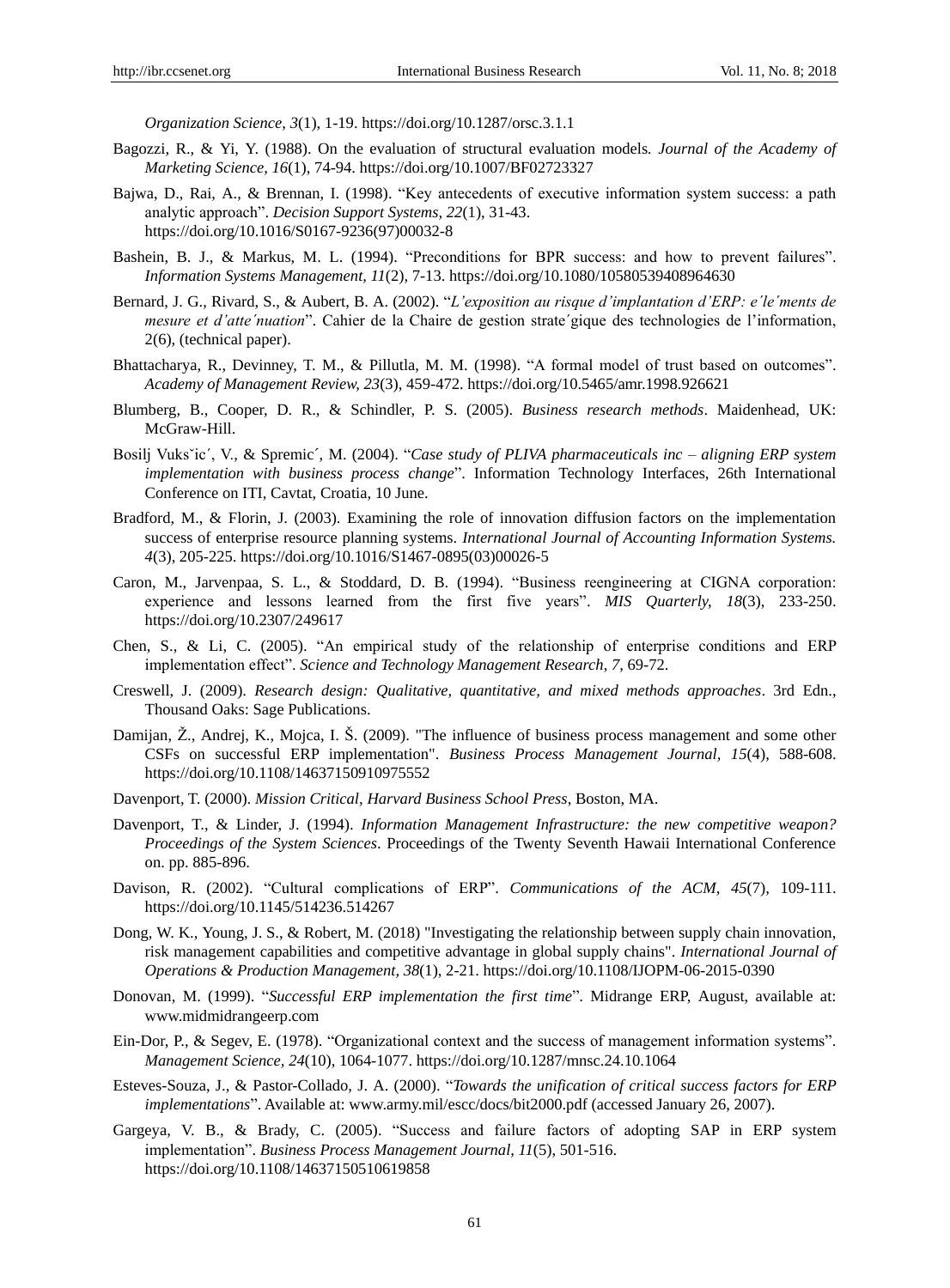- Goel, S., Kiran, R., & Garg, D. (2011). "A framework for efficient enterprise resource planning (ERP) implementation in technical educational institutions". *African Journal of Business Management, 5*(34), 13197-13204.
- Goffman, E. (1971). *Relations in Public*, Basic Books, New York, NY.
- Grover, V., Jeong, S. R., Kettinger, W. J., & Teng, J. T. C. (1995). "The implementation of business process reengineering". *Journal of Management Information Systems, 12*(1), 109-144. https://doi.org/10.1080/07421222.1995.11518072
- Hair, J., Anderson, R., Tatham, R., & Black, W. (1998). *Multivariate data analysis*. 5th Edn., New Jersey: Prentice-Hall International Inc.
- Hall, G., Rosenthal, J., & Wade, J. (1993). "How to make reengineering really work". *Harvard Business Review*, *71*(6), 119-131.
- Hammer, M., & Champy, J. (2003). Reengineering the Corporation: A Manifesto for Business Revolution, HarperBusiness Essentials, New York, NY.
- Harmon, P. (2007). *Business Process Change: A guide for Business Managers and BMP and Six Sigma Professionals*. Elsevier/Morgan Kaufmann Publ, Amsterdam.
- Heider, F. (1958). The Psychology of Interpersonal Relations, Wiley, New York, NY.
- Huang, S. M., Chang, I. C., Li, S. H., & Lin, M. T. (2004). "Assessing risk in ERP projects: identify and prioritize the factors". *Industrial Management & Data Systems, 104*(8), 681-688. https://doi.org/10.1108/02635570410561672
- Ifinedo, P., Rapp, B., Ifinedo, A., & Sundberg, K. (2010). Relationships among ERP post implementation success constructs: An analysis at the organizational level. *Computers in Human Behavior. 26*(5), 1136-1148. https://doi.org/10.1016/j.chb.2010.03.020
- Indihar, S., ˇ Temberger, M., & Kovacˇicˇ, A. (2008). "*The role of business process modelling in ERP implementation projects*". Proceedings of the 10th International Conference on Computer Modelling and Simulation, 1-3April 2008,Emmanuel College, Cambridge, England, pp. 260-265.
- IndiharS ˇ temberger, M., & Kovacˇicˇ, A. (2006). "Kako lahko informatiki prispevajo k izboljsˇanju partnerstva z managementom". *Uporabna informatika, 14*(4), 196-208.
- Ireland, R. D., & Webb, J.W. (2007). "A multi-theoretic perspective on trust and power in strategic supply chains". *Journal of Operations Management, 25*(2), 482-497. https://doi.org/10.1016/j.jom.2006.05.004
- Jacobson, S., Shepherd, J., D'Aquila, M., & Carter, K. (2007). "*The ERP market sizing report, 2006-2011*". available at: [www.sap.com/solutions/business-suite/erp/pdf/AMR\\_ERP\\_](http://www.sap.com/solutions/business-suite/erp/pdf/AMR_ERP_) Market\_Sizing\_2006-2011.pdf (accessed November 24, 2007).
- Jarrar, Y. F., Al-Mudimigh, A., & Zairi, M. (2000). "*ERP implementation critical success factors-the role and impact of business process management*". Proceedings of the 2000 IEEE International Conference on Management of Innovation and Technology, pp. 122-7, available at: IEEE Xplore (accessed February 10, 2007).
- Klaus, H., Rosemann, M., & Gable, G. G. (2000). "What is ERP?". *Information Systems Frontier, 2*(2), 141-162. https://doi.org/10.1023/A:1026543906354
- Kouki, R., Pellerin, R., & Poulin, D. (2007). Going beyond ERP implementation: An ERP assimilation cross-case analysis. *CIRRELT*.
- Kouki, R., Poulin, D., & Pellerin, R. (2010). The impact of contextual factors on ERP assimilation: Exploratory findings from a developed and a developing country. *Journal of global information technology management*, *13*(1), 28-55. https://doi.org/10.1080/1097198X.2010.10856508
- Kovacˇicˇ, A., & Bosilj-Vuksˇic´, V. (2005). *Management poslovnih procesov: Prenova in informatizacija poslovanja s* prakticˇnimi primeri, GV zalozˇba, Ljubljana.
- La Rock, N. (2003). "*Examining the relationship between business process reengineering and information technology*". Available at:<http://faculty.ed.umuc.edu/,meinkej/inss> 690/larock.pdf (accessed February 03, 2007).
- Lok, P., Hung, R. Y., Walsh, P., Wang, P., & Crawford, J. (2005). "An integrative framework for measuring the extent to which organizational variables influence the success of process improvement programmes". *The*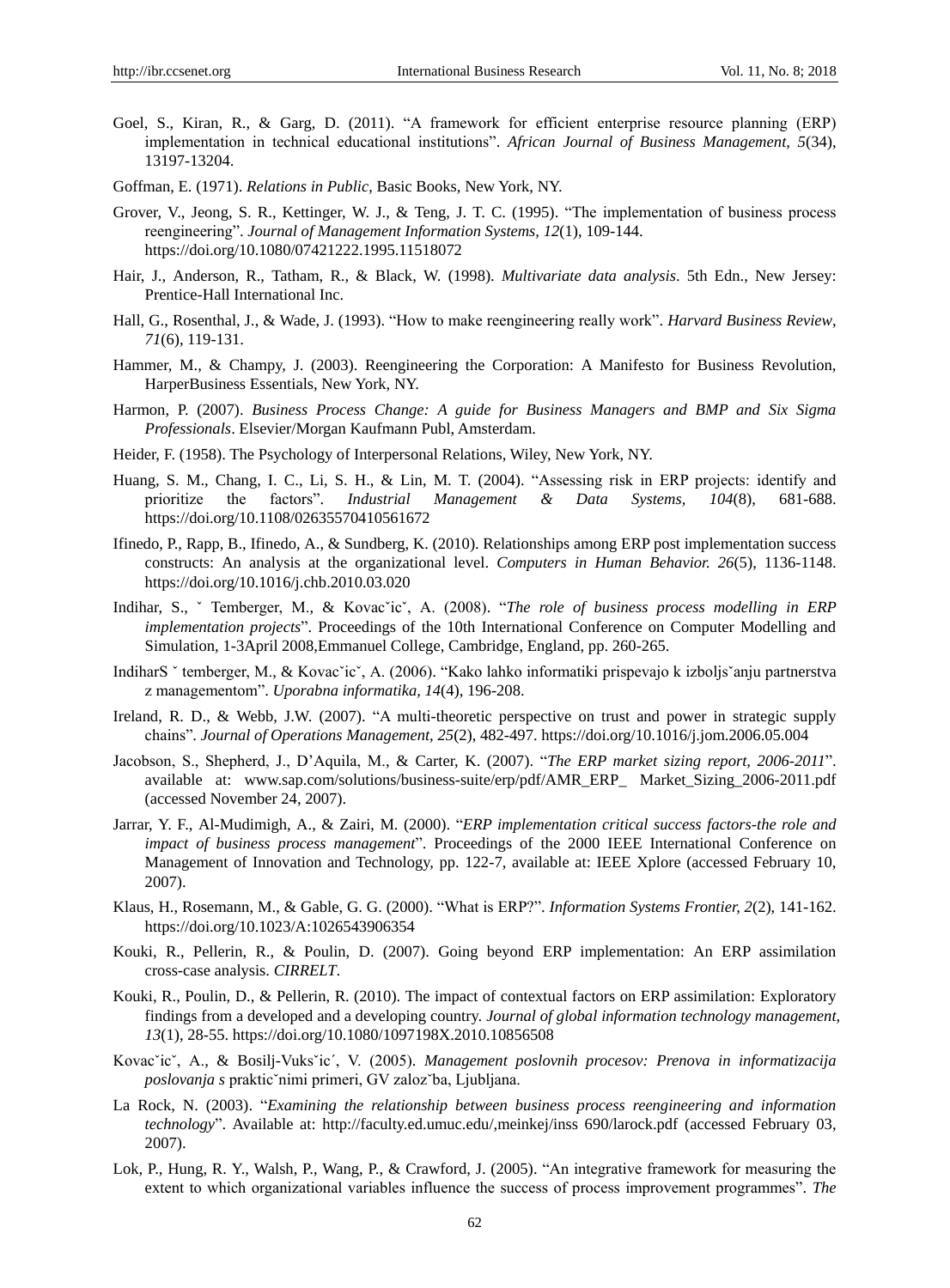*Journal of Management Studies, 42*(7), 1357-1381. https://doi.org/10.1111/j.1467-6486.2005.00547.x

- Lu, C. S., Lai, K. H., & Cheng, T. C. E. (2005). "An evaluation of web site services in liner shipping in Taiwan". *Transportation, 32*(3), 293-318. https://doi.org/10.1007/s11116-004-8245-8
- Lu, C. S., Lai, K. H., & Cheng, T. C. E. (2007). "Application of structural equation modelling to evaluate the intention of shippers to use internet services in liner shipping". *European Journal of Operational Research, 180*(2), 845-867. https://doi.org/10.1016/j.ejor.2006.05.001
- Lun, Y. H. V., Wong, W. Y. C., Lai, K. H., & Cheng, T. C. E. (2008). "Institutional perspective on the adoption of technology for the security enhancement of container transport". *Transport Reviews, 28*(1), 21-33. https://doi.org/10.1080/01441640701358804
- Luo, W., & Strong, D. M. (2004). "A framework for evaluating ERP implementation choices". *IEEE Transactions on Engineering Management, 51*(3), 322-333. https://doi.org/10.1109/TEM.2004.830862
- Mabert, V. A., Soni, A., & Venkataramanan, M. A. (2003). "Enterprise resource planning: managing the implementation process". *European Journal of Operational Research, 146*(2), 302-314. https://doi.org/10.1016/S0377-2217(02)00551-9
- Makris, S., Xanthakis, V., Mourtzis, D., & Chryssolouris, G. (2008). "On the information modeling for the electronic operation of supply chains: a maritime case study". *Robotics and Computer-Integrated Manufacturing, 24*(1), 140-149. https://doi.org/10.1016/j.rcim.2006.08.004
- Markus, M. L., Axline, S., Petrie, D., & Tanis, S. C. (2000). "Learning from adopters' experiences with ERP: problems encountered and success achieved". *Journal of Information Technology, 15*(4), 245-266. https://doi.org/10.1080/02683960010008944
- Metaxiotis, K., Zafiropoulos, I., Nikolinakou, K., & Psarras, J. (2005). "Goal directed project management methodology for the support of ERP implementation and optimal adaptation procedure". *Information Management and Computer Security, 13*(1), 55-71. https://doi.org/10.1108/09685220510582674
- Mokhtarian, P. L. (2004). "A conceptual analysis of the transportation impacts of e-commerce". *Transportation, 31*(3), 257-284. https://doi.org/10.1023/B:PORT.0000025428.64128.d3
- Muscatello, J. R., Small, M. H., & Chenz, I. J. (2003). "Implementing enterprise resource planning (ERP) systems in small and midsize manufacturing firms". *International Journal of Operations and Production Management, 23*(8), 850-871. https://doi.org/10.1108/01443570310486329
- Nejib, B. M. (2013). Determinants of Post Implementation Success of ERP In Tunisian Companies: An Empirical Study of The Moderating Role of The Technical Fit. *International Review of Management and Business Research. 2*(4), 1101.
- Ngai, E. W. T., Law, C .C. H., & Wat, F. K. T. (2008). "Examining the critical success factors in the adoption of enterprise resource planning". *Computers in Industry, 59*(6), 548-564. https://doi.org/10.1016/j.compind.2007.12.001
- Olivier, F., Mario, B., & Robert, P. (2009). "ERP implementation through critical successfactors' management". *Business Process Management Journal, 15*(3), 371-394. https://doi.org/10.1108/14637150910960620
- Ononiwu, C. G. (2013). A Delphi Examination of Inhibitors of The Effective use of Process Industry Enterprise Resource Planning (Erp) Systems: A Case Study of New Zealand's Process Industry. *Electronic Journal of Information Systems Evaluation,16*(2).
- Pallant, J. (2005). *SPSS survival manual: A step guide to data analysis using SPSS for windows version 12. Chicago*, Illinois: Open University Press.
- Pan, M., & Jang, W. Y. (2008). "Determinants of the adoption of enterprise resource planning within the technology organization environment framework: Taiwan's communications industry". *Computer and Information Science, 48*(3), 94-102.
- Paradice, D. (2009). *Emerging Systems Approaches in Information Technologies: Concepts, Theories, and Applications: Concepts, Theories, and Applications*. IGI Global.
- Parr, A., & Shanks, G. (2000). "A model of ERP project implementation". *Journal of Information Technology, 15*(4), 289-303. https://doi.org/10.1080/02683960010009051
- Po-Hsing, T., & Chun-Hsiung, L. (2015). "Supply chain integration, information technology, market orientation and firm performance in container shipping firms". *The International Journal of Logistics Management,*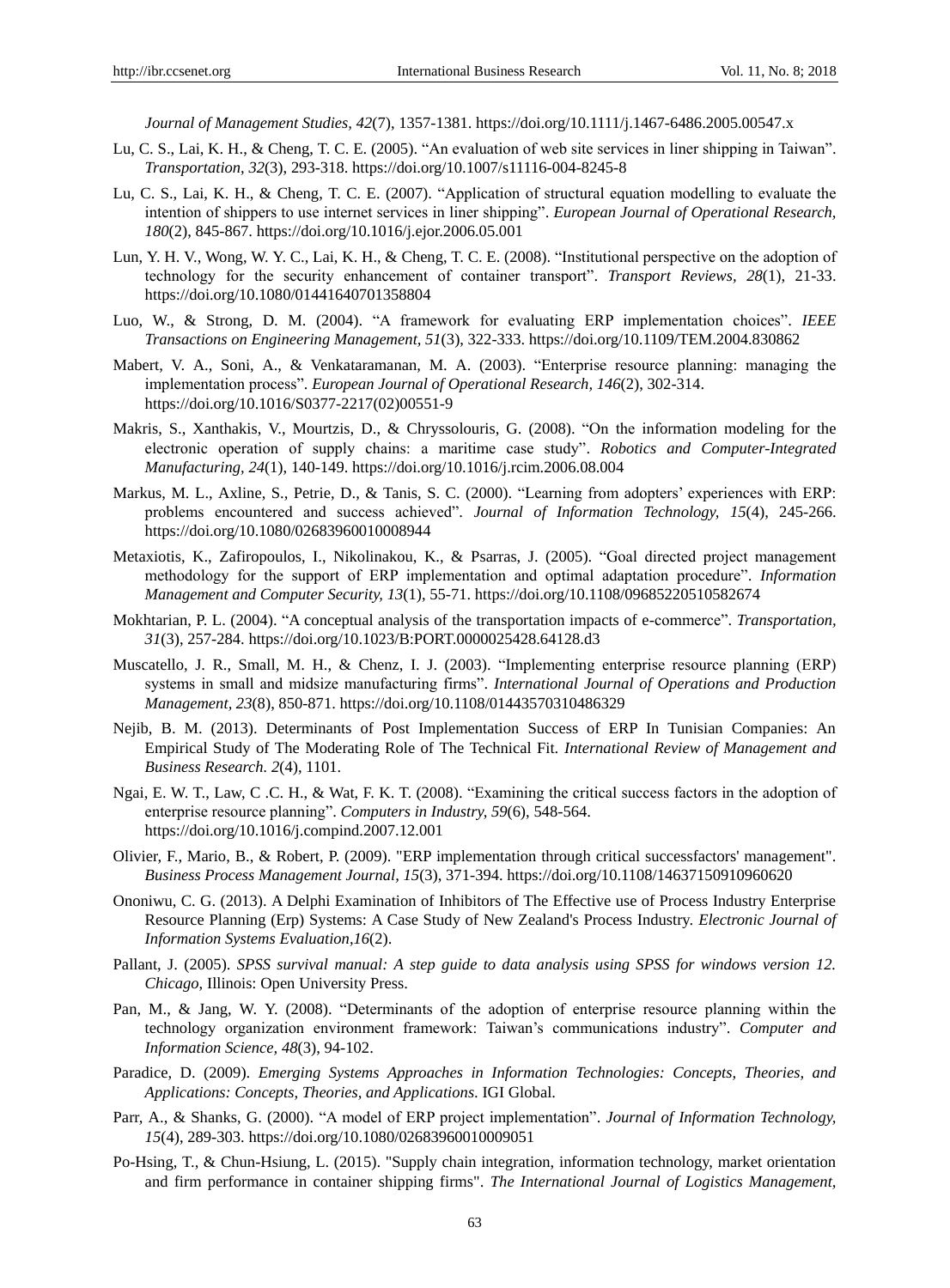*26*(1), 82-106. https://doi.org/10.1108/IJLM-09-2012-0088

- Premkumar, G., & Ramamurthy, K. (1995). "The role of inter-organizational and organizational factors on the decision mode for adoption of inter-organizational systems". *Decision Science, 26*(3), 303-336. https://doi.org/10.1111/j.1540-5915.1995.tb01431.x
- Princely, I. (2008). "Impacts of business vision, top management support, and external expertise on ERP success". *Business Process Management Journal, 14*(4), 551-568. https://doi.org/10.1108/14637150810888073
- Rizzo, F., Barboni, M., Faggion, L., Azzalin, G., & Sironi, M. (2011). "Improved security for commercial container transports using an innovative active RFID system". *Journal of Network and Computer Applications, 34*(3), 846-852. https://doi.org/10.1016/j.jnca.2010.04.006
- Rotter, J. B. (1954). *Social Learning and Clinical Psychology*, Prentice-Hall, New York, NY. https://doi.org/10.1037/10788-000
- Rotter, J. B. (1971). "Generalized expectancies for interpersonal trust". *American Psychologist, 26*(5), 443-450. https://doi.org/10.1037/h0031464
- Schniederjans, D., & Yadav, S. (2013). "Successful ERP implementation: an integrative model". *Business Process Management Journal, 19*(2), 364-398. https://doi.org/10.1108/14637151311308358
- Schniederjans, D., & Yadav, S. (2013). Successful ERP implementation: an integrative model. *Business Process Management Journal. 19*(2), 364-398. https://doi.org/10.1108/14637151311308358
- Shahin, D., & Sulaiman, A. (2011). "The influence of organizational factors on successful ERP implementation". *Management Decision, 49*(6), 911-926. https://doi.org/10.1108/00251741111143603
- Shao, Z., Feng, Y., & Liu, L. (2012). The mediating effect of organizational culture and knowledge sharing on transformational leadership and Enterprise Resource Planning systems success: An empirical study in China. *Computers in Human Behavior. 28*(6), 2400-2413. https://doi.org/10.1016/j.chb.2012.07.011
- Shaul, L., & Tauber, D. (2013). Critical success factors in enterprise resource planning systems: Review of the last decade. *ACM Computing Surveys (CSUR), 45*(4), 55. https://doi.org/10.1145/2501654.2501669
- Soltan, E, Jusoh, A, & Bagheri B, (2015). "An Integrative Environmental Framework for a Better Enterprise Resource Planning Post-Implementation Success". *Mediterranean Journal of Social Sciences.* November 2015.
- Taube, L. R., & Gargeya, V. B. (2005). "An analysis of ERP system implementions: a methodology". *The Business Review, Cambridge, 4*(1), 1-6.
- Thi, L. S., Lim, H. E., & Al-Zoubi, M. I. (2014). Estimating Influence of TOE Factors on E-Government Usage: Evidence of Jordanian Companies. *International Journal of Business and Society, 15*(3), 413
- Thong, J. Y. L., Yap, C., & Raman, K. S. (1996). "Top management support, external expertise and information systems implementation in small businesses". *Information Systems Research, 7*(2), 248-267. https://doi.org/10.1287/isre.7.2.248
- Tilley, S. (1995). "*Perspectives on legacy system reengineering*". Available at: [www.sei.cmu.edu/](http://www.sei.cmu.edu/) reengineering/lsysree.pdf (accessed March 26, 2007).
- Umble, E. J., & Umble, M. M. (2002). "Avoiding ERP implementation failure". *Industrial Management, 44*(1), 25-33.
- Umble, E. J., Haft, R. R., & Umble, M. M. (2003). "Enterprise resource planning: implementation procedures and critical success factors". *European Journal of Operational Research, 146*(2), 241-257. https://doi.org/10.1016/S0377-2217(02)00547-7
- Vlachos, N. (2006). "*Key aspects for a successful ERP implementation in greece*", paper presented at the 3rd International Conference on Enterprise Systems and Accounting (ICESAcc'06), Santorini Island, Greece, June 26-27.
- Wang, E. T. G., & Chen, J. H. F. (2006). "Effects of internal support and consultant quality on the consulting process and ERP system quality". *Decision Support System, 42*(2), 1029-1041. https://doi.org/10.1016/j.dss.2005.08.005
- White, R. E. (2008). *Post-implementation evaluation of enterprise resource planning (ERP) systems*. University of North Texas.